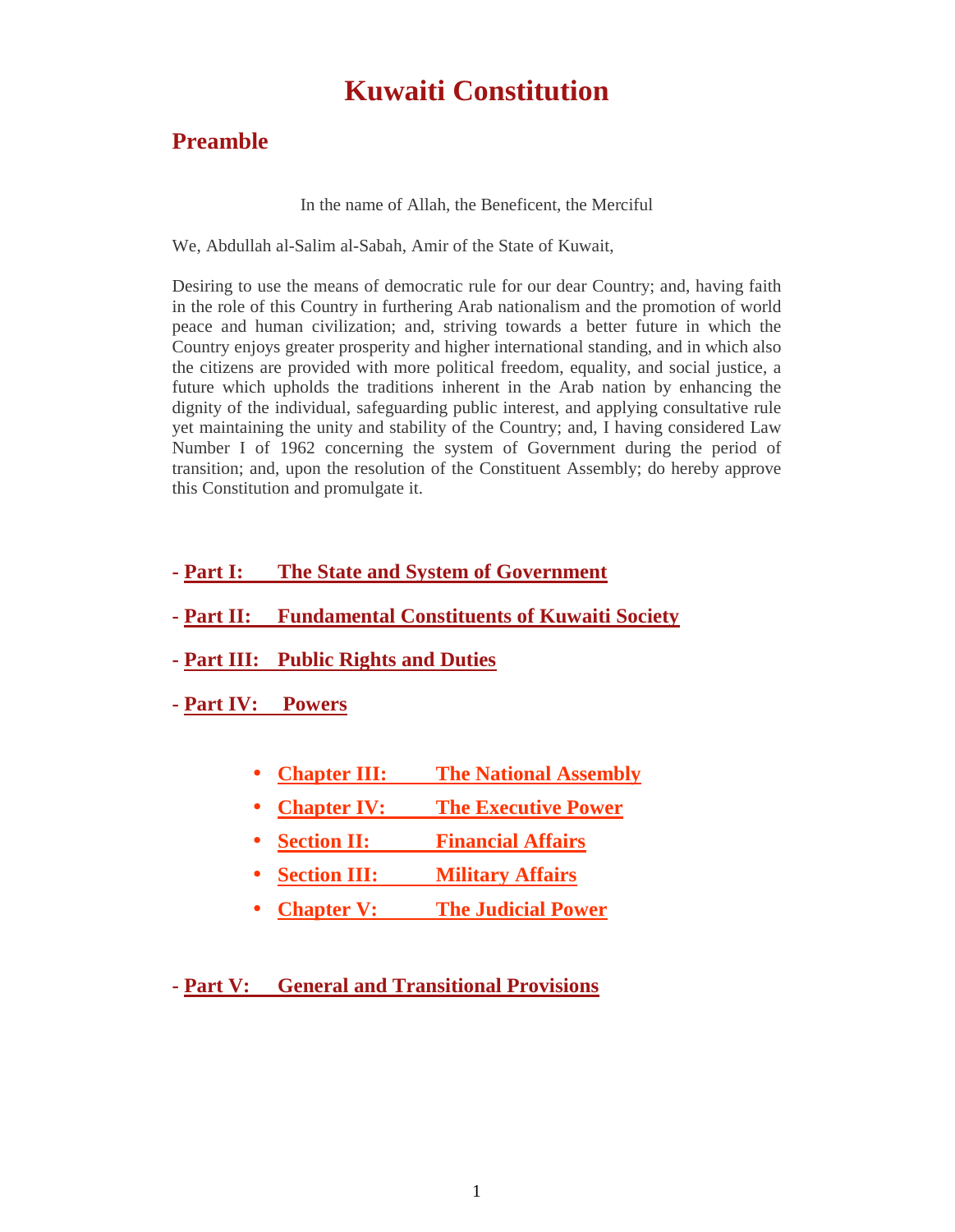# **Part I**

# **The State and System of Government**

# **Article 1 [Sovereignty, Territorial Integrity]**

Kuwait is an Arab State, independent and fully sovereign. Neither its sovereignty nor any part of its territory may be relinquished. The people of Kuwait are a part of the Arab Nation.

# **Article 2 [State Religion]**

The religion of the State is Islam, and the Islamic Shari'a shall be a main source of legislation.

# **Article 3 [Official Language]**

The official language of the State is Arabic.

# **Article 4 [Monarchy]**

- (1) Kuwait is a hereditary Emirate, the succession to which shall be in the descendants of the late Mubarak al-Sabah.
- (2) The Heir Apparent shall be designated within one year, at the latest, from the date of accession of the Amir.
- (3) His designation shall be effected by an Amiri Order upon the nomination of the Amir and the approval of the National Assembly, which shall be signified by a majority vote of its members in a special sitting.
- (4) In case no designation is achieved in accordance with the foregoing procedure, the Amir shall nominate at least three of the descendants of the late Mubarak al-Sabah of whom the National Assembly shall pledge allegiance to one as Heir Apparent.
- (5) The Heir Apparent shall have attained his majority, be of sound mind, and a legitimate son of Muslim parents.
- (6) A special law promulgated within one year from the date of coming into force of this Constitution shall lay down the other rules of succession in the Emirate. The said law shall be of a constitutional nature and therefore shall be capable of amendment only by the procedure prescribed for amendment of the Constitution.

## **Article 5 [State Symbols]**

The flag, emblem, badges, decorations, and the National Anthem of the State shall be specified by law.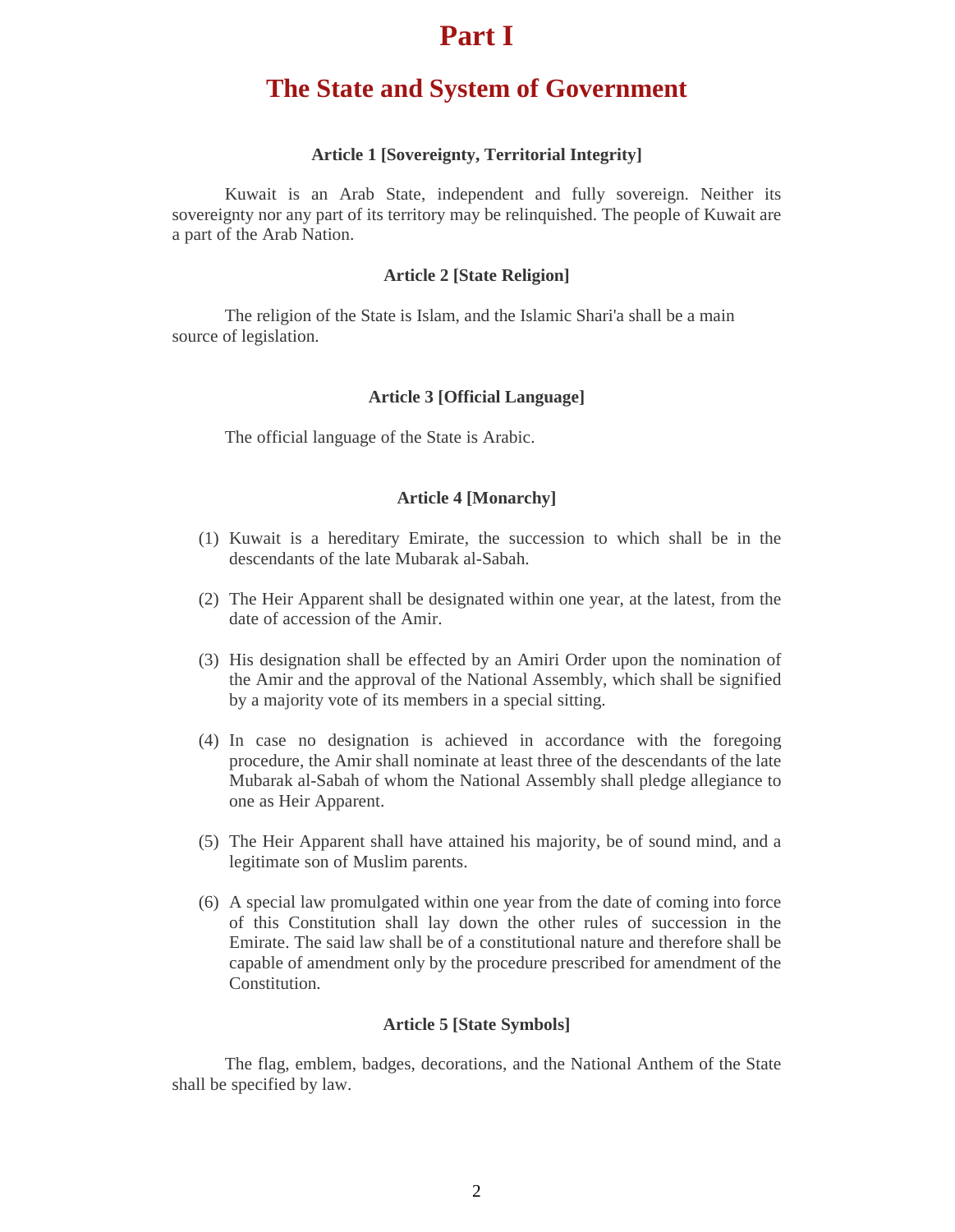#### **Article 6 [Democracy]**

The System of Government in Kuwait shall be democratic, under which sovereignty resides in the people, the source of all powers. Sovereignty shall be exercised in the manner specified in this Constitution.

# **Part II**

# **Fundamental Constituents of Kuwaiti Society**

#### **Article 7 [State Goals]**

Justice, Liberty, and Equality are the pillars of society; co-operation and mutual help are the firmest bonds between citizens.

# **Article 8 [Guardian State]**

The State safeguards the pillars of Society and ensures security, tranquility, and equal opportunities for citizens.

#### **Article 9 [Family]**

The family is the corner stone of Society. It is founded on religion, morality, and patriotism. Law shall preserve the integrity of the family, strengthen its ties, and protect under its support motherhood and childhood.

#### **Article 10 [Youth Protection]**

The State cares for the young and protects them from exploitation and from moral, physical, and spiritual neglect.

# **Article 11 [Old Age Protection]**

The State ensures aid for citizens in old age, sickness, or inability to work. It also provides them with services of social security, social aid, and medical care.

#### **Article 12 [Arab Heritage]**

The State safeguards the heritage of Islam and of the Arabs and contributes to the furtherance of human civilization.

#### **Article 13 [Education]**

Education is a fundamental requisite for the progress of society, assured and promoted by the State.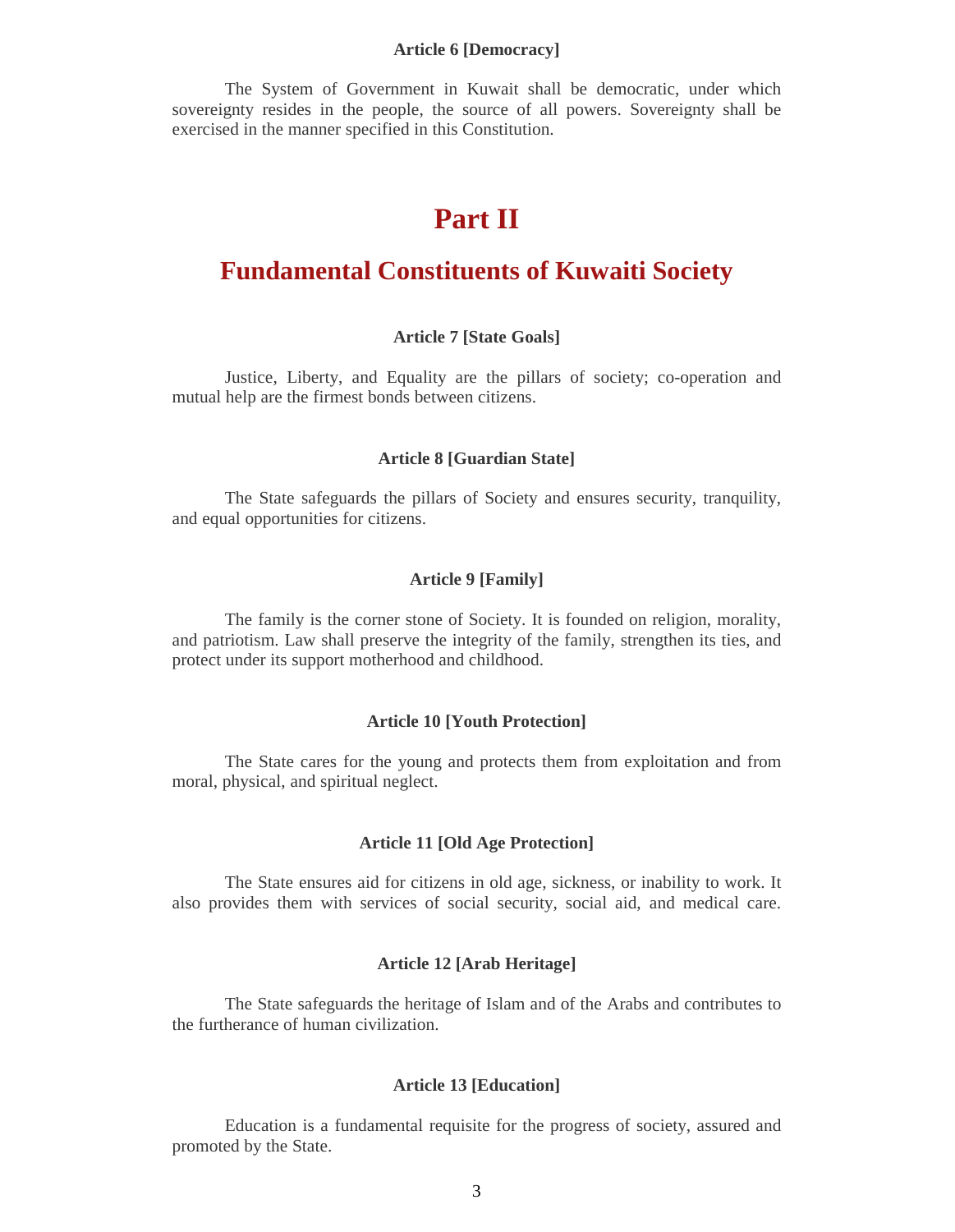#### **Article 14 [Science, Arts]**

The State shall promote science, letters, and the arts and encourage scientific research therein.

#### **Article 15 [Health Care]**

The State cares for public health and for means of prevention and treatment of diseases and epidemics.

#### **Article 16 [Property Rights]**

Property, capital, and work are fundamental constituents of the social structure of the State and of the national wealth. All of them are individual rights with a social function as regulated by law.

# **Article 17 [Public Property]**

Public property is inviolable and its protection is the duty of every citizen.

# **Article 18 [Private Property, Inheritance]**

- (1) Private property is inviolable. No one shall be prevented from disposing of his property except within the limits of the law. No property shall be expropriated except for the public benefit under the circumstances and in the manner specified by law, and on condition that just compensation is paid.
- (2) Inheritance is a right governed by the Islamic Shari'a.

#### **Article 19 [Confiscation]**

General confiscation of the property of any person shall be prohibited. Confiscation of particular property as a penalty may not be inflicted except by court judgment in the circumstances specified by law.

#### **Article 20 [National Economy]**

The national economy shall be based on social justice. It is founded on fair cooperation between public and private activities. Its aim shall be economic development, increase of productivity, improvement of the standard of living, and achievement of prosperity for citizens, all within the limits of the law.

# **Article 21 [Natural Resources]**

Natural resources and all revenues there from are the property of the State. It shall ensure their preservation and proper exploitation, due regard being given to the requirements of State security and the national economy.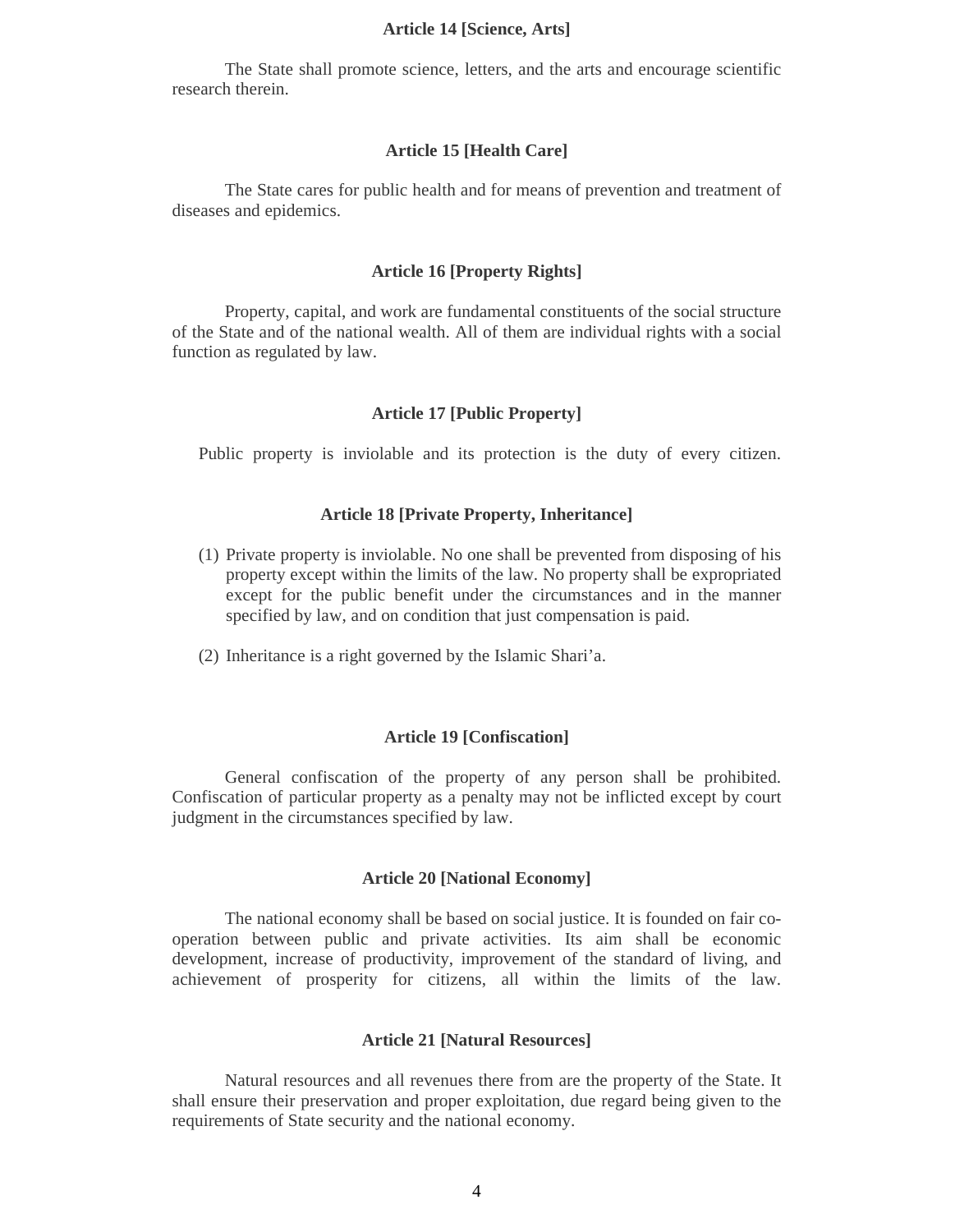#### **Article 22 [Employment, Tenements]**

Relations between employers and employees and between landlords and tenants shall be regulated by law on economic principles, due regard being given to the rules of social justice.

#### **Article 23 [Banking]**

The State shall encourage both co-operative activities and savings, and supervise the system of credit.

#### **Article 24 [Taxation]**

Social justice shall be the basis of taxes and public imposts.

#### **Article 25 [State Burdens]**

The State shall ensure the solidarity of society in shouldering burdens resulting from public disasters and calamities, and provide compensation for war damages or injuries received by any person as a result of the discharge of his military duties.

# **Article 26 [Public Office]**

- (1) Public office is a national service entrusted to those who hold it. Public officials, in the exercise of their duties, shall aim at the public interest.
- (2) Aliens may not hold public offices except in the cases specified by law.

# **Part III**

# **Public Rights and Duties**

# **Article 27 [Nationality]**

Kuwaiti nationality is defined by law. No deprivation or withdrawal of nationality may be effected except within the limits prescribed by law.

#### **Article 28 [Deportation, Return]**

No Kuwaiti may be deported from Kuwait or prevented from returning thereto.

# **Article 29 [Equality, Human Dignity, Personal Liberty]**

- (1) All people are equal in human dignity and in public rights and duties before the law, without distinction to race, origin, language, or religion.
- (2) Personal liberty is guaranteed.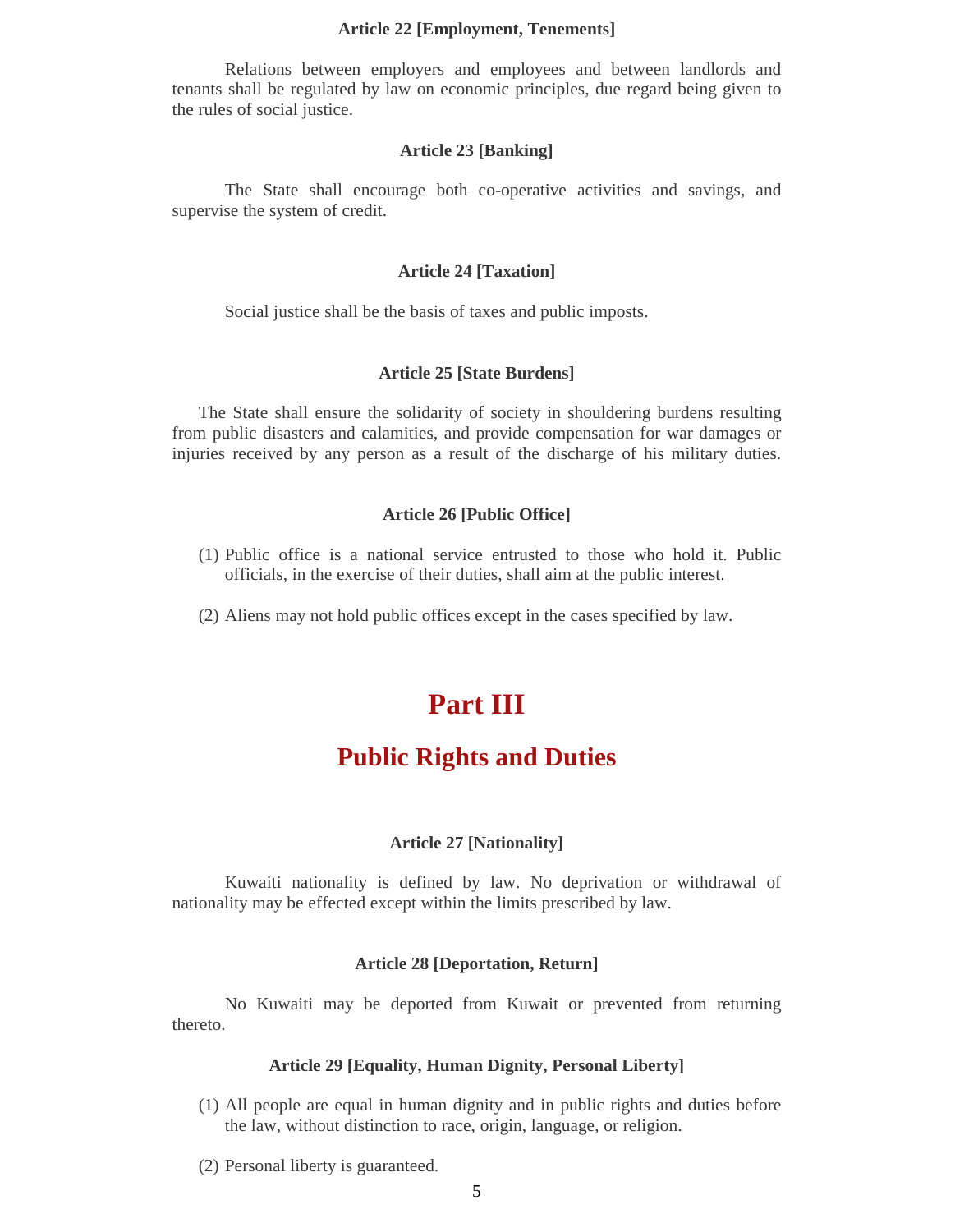Personal liberty is guaranteed.

# **Article 31 [Arrest, Move, No Torture]**

- (1) No person shall be arrested, detained, searched, or compelled to reside in a specified place, nor shall the residence of any person or his liberty to choose his place of residence or his liberty of movement be restricted, except in accordance with the provisions of the law.
- (2) No person shall be subjected to torture or to degrading treatment.

# **Article 32 [Nulla Poena Sine Lege, Personal Penalty]**

- (1) No crime and no penalty may be established except by virtue of law, and no penalty may be imposed except for offences committed after the relevant law has come into force.
- (2) Penalty is personal.

# **Article 33 {...}**

Penalty is personal.

## **Article 34 [Presumption of Innocence, Right to Trial]**

- (1) An accused person is presumed innocent until proved guilty in a legal trial at which the necessary guarantees for the exercise of the right of defense are secured.
- (2) The infliction of physical or moral injury on an accused person is prohibited.

## **Article 35 [Freedom of Religion and Belief]**

Freedom of belief is absolute. The State protects the freedom of practicing religion in accordance with established customs, provided that it does not conflict with public policy or morals.

#### **Article 36 [Freedom of Opinion and Expression]**

Freedom of opinion and of scientific research is guaranteed. Every person has the right to express and propagate his opinion verbally, in writing, or otherwise, in accordance with the conditions and procedures specified by law.

#### **Article 37 [Freedom of the Press]**

Freedom of the press, printing, and publishing is guaranteed in accordance with the conditions and manner specified by law.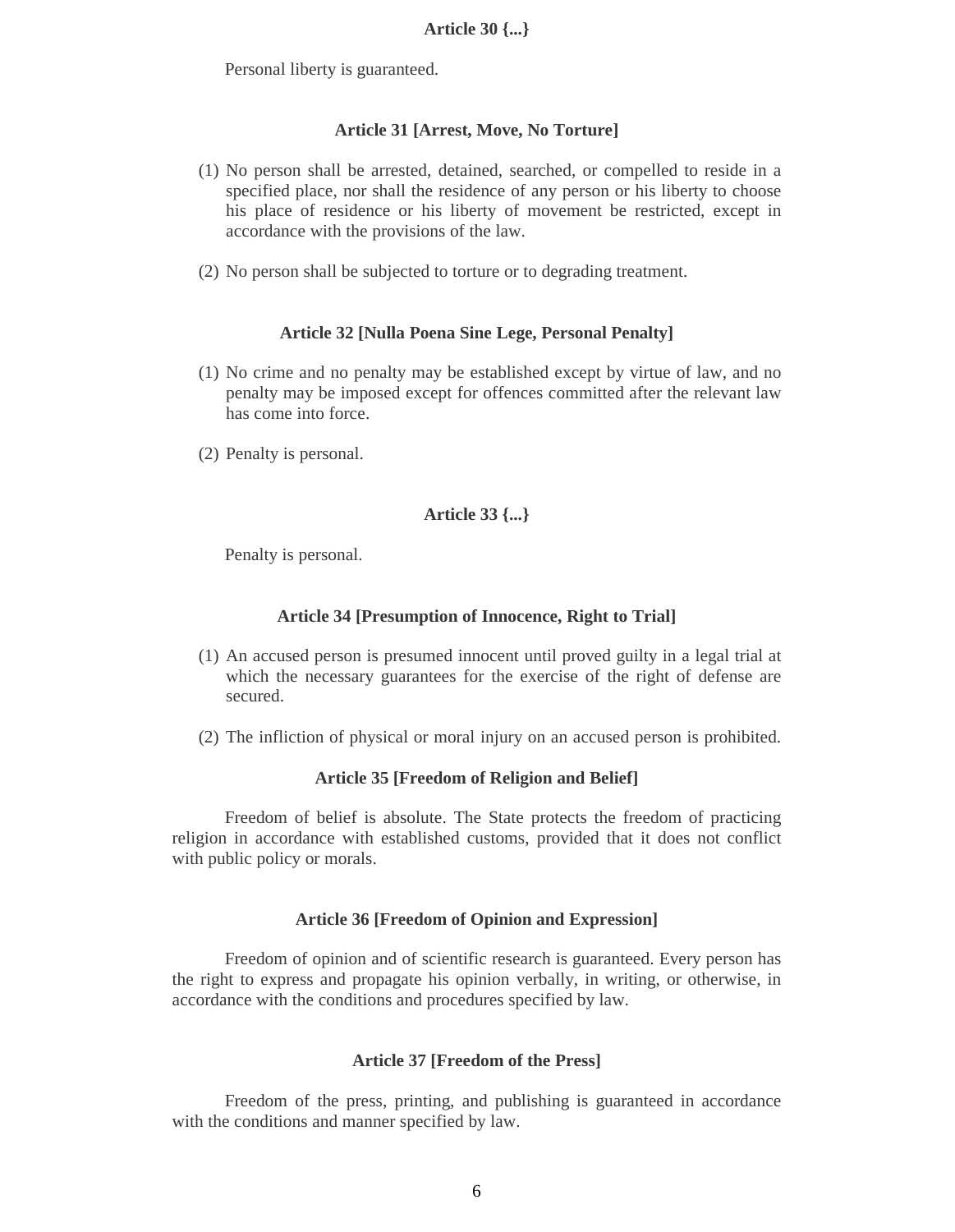#### **Article 38 [Home]**

Places of residence shall be inviolable. They may not be entered without the permission of their occupants except in the circumstances and manner specified by law.

#### **Article 39 [Freedom and Secrecy of Communication]**

Freedom of communication by post, telegraph, and telephone and the secrecy thereof is guaranteed; accordingly, censorship of communications and disclosure of their contents are not permitted except in the circumstances and manner specified by law.

#### **Article 40 [Compulsory and Free Education]**

- (1) Education is a right for Kuwaitis, guaranteed by the State in accordance with law and within the limits of public policy and morals. Education in its preliminary stages is compulsory and free in accordance with the law.
- (2) The law lays down the necessary plan to eliminate illiteracy.
- (3) The State devotes particular care to the physical, moral, and mental development of the youth.

#### **Article 41 [Right and Duty to Work]**

- (1) Every Kuwaiti has the right to work and to choose the type of his work.
- (2) Work is a duty of every citizen necessitated by personal dignity and public good. The State shall endeavor to make it available to citizens and to make its terms equitable.

#### **Article 42 [No Forced Labor]**

There is no forced labor except in the cases specified by law for national emergency and with just remuneration.

#### **Article 43 [Association]**

Freedom to form associations and unions on a national basis and by peaceful means is guaranteed in accordance with the conditions and manner specified by law.

No one may be compelled to join any association or union.

#### **Article 44 [Assembly]**

(1) Individuals have the right of private assembly without permission or prior notification, and the police may not attend such private meetings.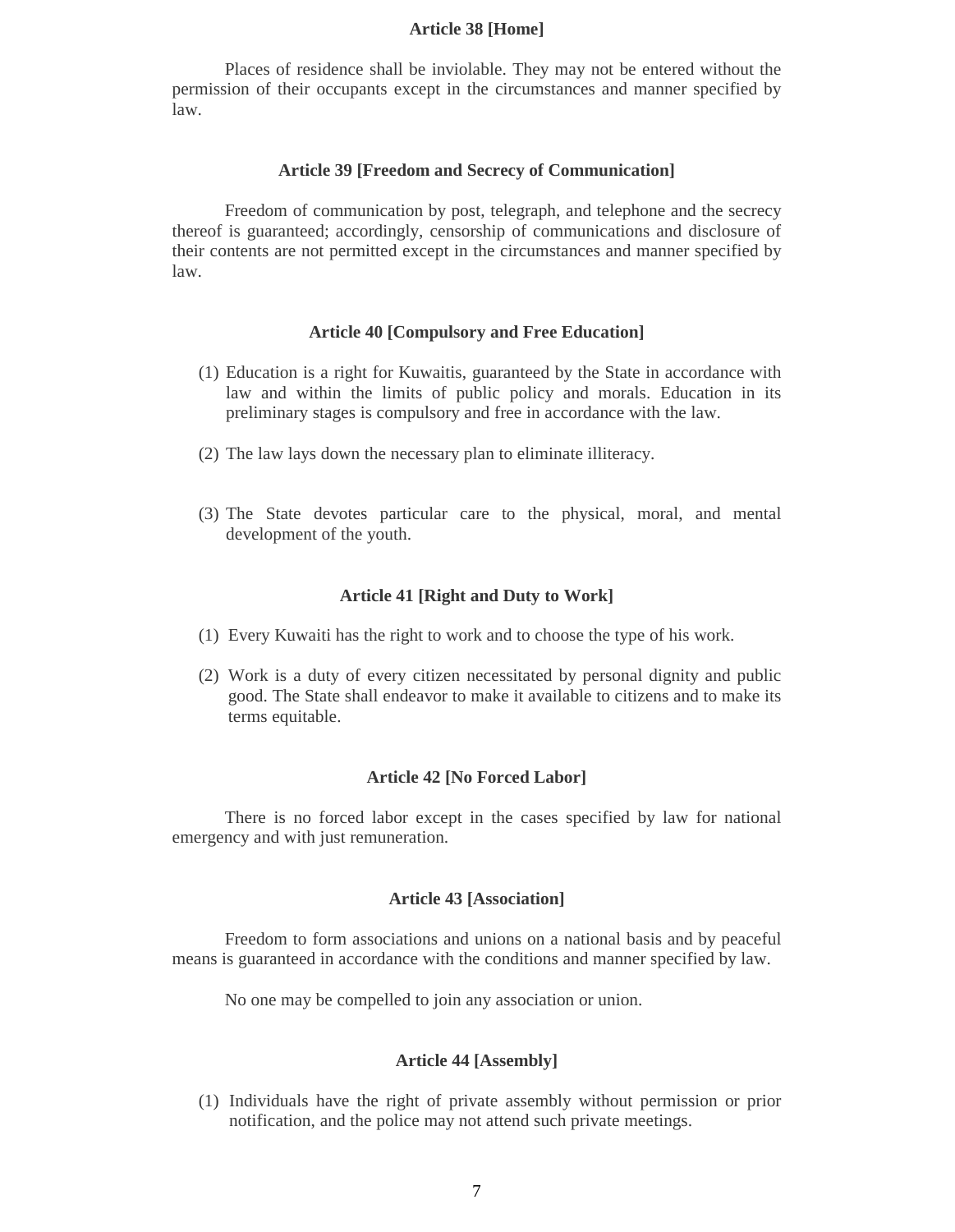(2) Public meetings, demonstrations, and gatherings are permitted in accordance with the conditions and manner specified by law, provided that their purpose and means are peaceful and not contrary to morals.

# **Article 45 [Petition]**

Every individual has the right to address the public authorities in writing over his signature. Only duly constituted organizations and bodies corporate have the right to address the authorities collectively.

# **Article 46 [Asylum]**

Extradition of political refugees is prohibited.

#### **Article 47 [National Defense, Military Service]**

National defense is a sacred duty, and military service is an honor for citizens, which shall be regulated by law.

#### **Article 48 [Taxation, Minimum Standard of Living]**

Payment of taxes and public imposts is a duty in accordance with the law, which regulates exemption of small incomes from taxes in such a way as to maintain the minimum standard of living.

#### **Article 49 [Public Order, Public Morals]**

Observance of public order and respect for public morals are a duty incumbent upon all inhabitants of Kuwait.

# **Part IV**

# **Powers**

# **Chapter I: General Provisions**

#### **Article 50 [Separation and Constitutionality of Powers]**

The system of Government is based on the principle of separation of powers functioning in co-operation with each other in accordance with the provisions of the Constitution. None of these powers may relinquish all or part of its competence specified in this Constitution.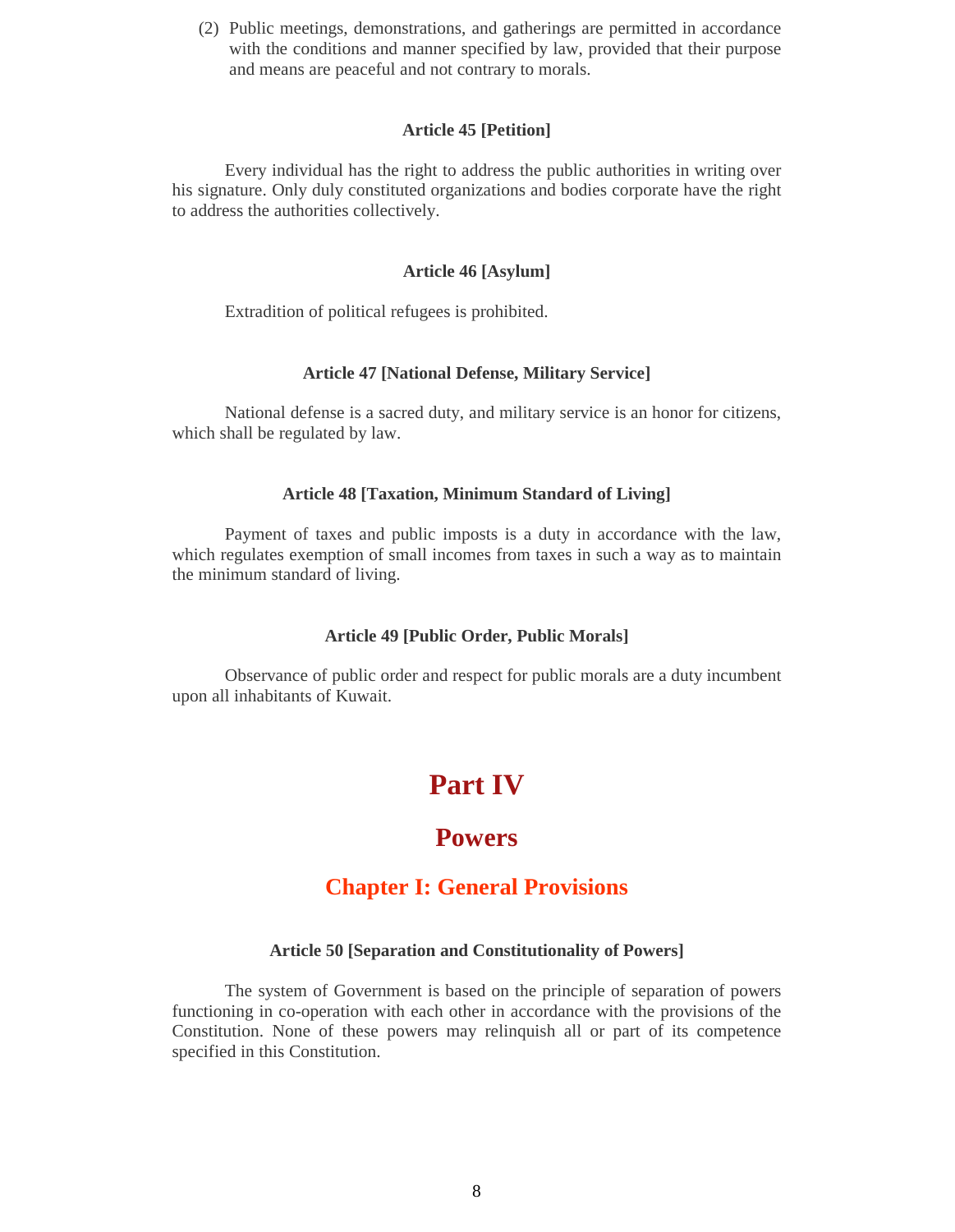#### **Article 51 [Legislative Power]**

The legislative power is vested in the Amir and the National Assembly in accordance with the Constitution.

#### **Article 52 [Executive Power]**

The executive power is vested in the Amir, the Cabinet, and the Ministers, in the manner specified by the Constitution.

#### **Article 53 [Judicial Power]**

The judicial power is vested in the Courts, which exercise it in the name of the Amir within the limits of the Constitution.

# **Chapter II: The Head of State**

#### **Article 54 [Head of State, Immunity, Inviolability]**

The Amir is the Head of the State. His person is immune and inviolable.

### **Article 55 [Government]**

The Amir exercises his powers through his Ministers.

# **Article 56 [Prime Minister]**

- (1) The Amir, after the traditional consultations, appoints the Prime Minister and relieves him of office. The Amir also appoints Ministers and relieves them of office upon the recommendation of the Prime Minister.
- (2) Ministers are appointed from amongst the members of the National Assembly and from others.
- (3) The number of Ministers in all shall not exceed one-third of the number of the members of the National Assembly.

#### **Article 57 [New Government]**

The Cabinet is re-constituted in the manner specified in the preceding Article at the beginning of every legislative term of the National Assembly.

#### **Article 58 [Responsibility]**

The Prime Minister and the Ministers are collectively responsible to the Amir for the general policy of the State. Every Minister also is individually responsible to the Amir for the affairs of his ministry.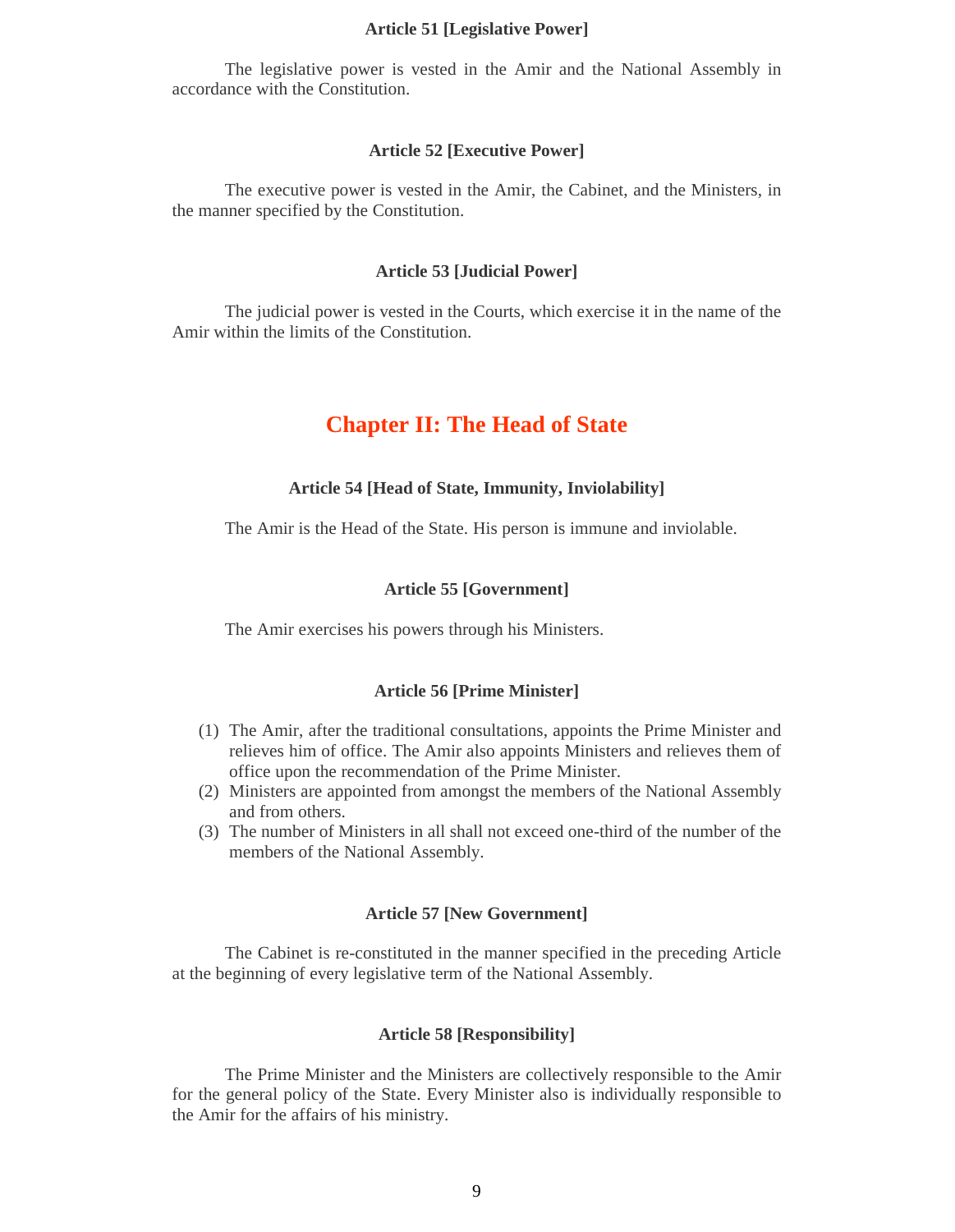#### **Article 59 [Powers of the Amir Specified by Law]**

The Law referred to in Article 4 specifies the conditions under which the Amir exercises his constitutional powers.

#### **Article 60 [Oath of the Amir's Office]**

Before assuming his powers, the Amir takes the following oath at a special sitting of the National Assembly:

"I swear by Almighty God to respect the Constitution and the laws of the State, to defend the liberties, interests, and properties of the people, and to safeguard the independence and territorial integrity of the Country."

# **Article 61 [Deputy Amir]**

In the event of his absence outside the Country and the inability of the Heir Apparent to act as Deputy for him, the Amir shall appoint, by an Amiri Order, a Deputy who shall exercise his powers during his absence. The said Amiri Order may include a specified arrangement for the exercise of the said powers on behalf of the Amir, or a limitation of their scope.

### **Article 62 [Qualification of Deputy Amir]**

The Deputy Amir has to satisfy the qualifications laid down in Article 82. If he is a Minister or a member of the National Assembly, he may not take part in the ministerial functions or in the work of the Assembly during the period he is acting as Deputy for the Amir.

# **Article 63 [Oath of the Deputy Amir's Office]**

- (1) Before assuming his powers the Deputy Amir, at a special sitting of the National Assembly, takes the oath mentioned in Article 60 with the following phrase added thereto: " and be loyal to the Amir."
- (2) (2) In case the National Assembly is not in session, the Oath shall be taken before the Amir.

## **Article 64 [Incompatibilities of the Deputy Amir]**

The provisions of Article 131 apply to the Deputy Amir.

# **Article 65 [Promulgation of Laws, Initiative of the Amir]**

- (1) The Amir has the right to initiate, sanction, and promulgate laws. Promulgation of laws takes place within thirty days from the date of their submission by the National Assembly to the Amir. This period is reduced to seven days in case of urgency. Such urgency is decided upon by a majority vote of the members constituting the National Assembly.
- (2) Official holidays are not counted in computing the promulgation.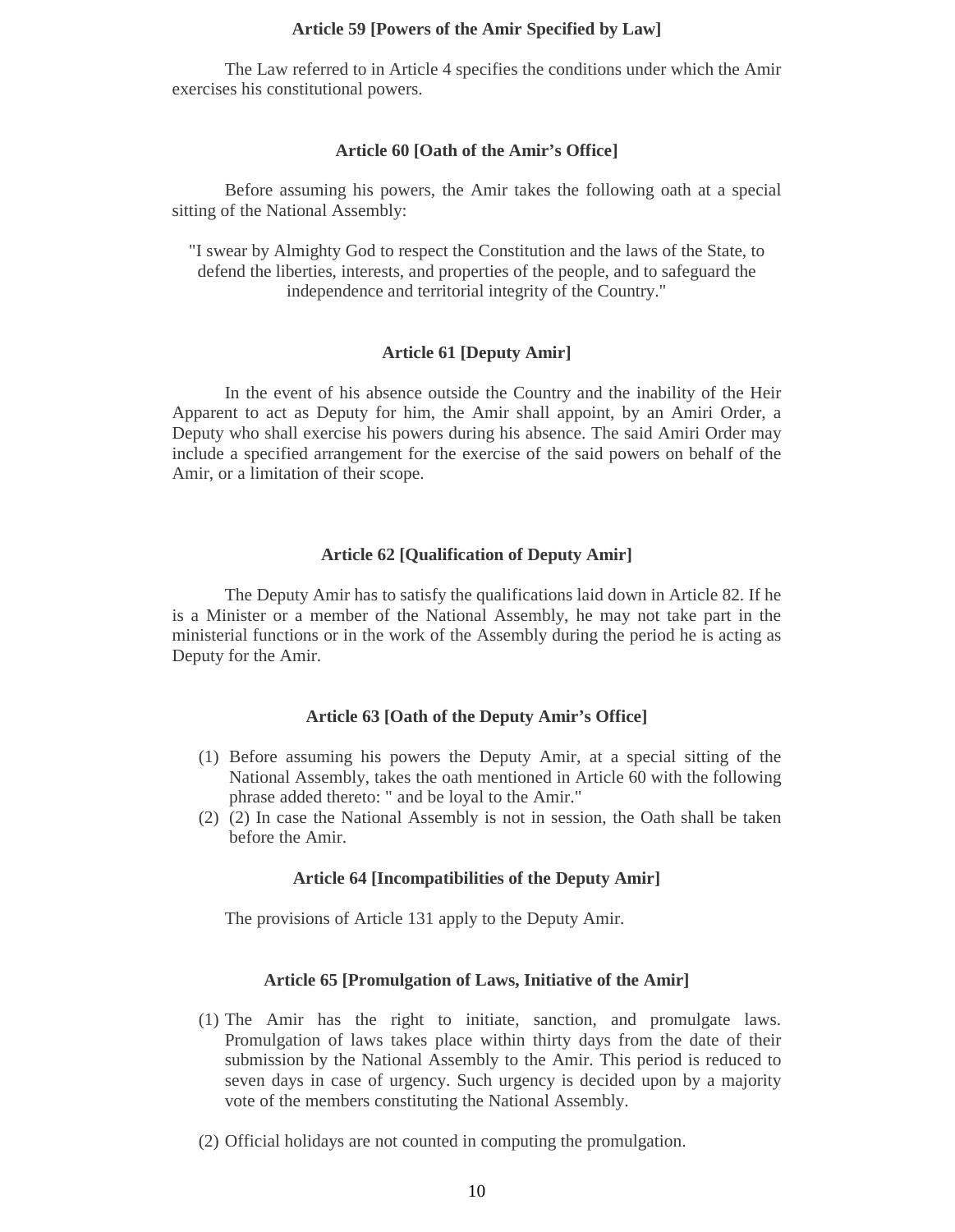(3) If the period of promulgation expires without the Head of State demanding reconsideration, the bill is considered as having been sanctioned and is promulgated.

#### **Article 66 [Bills]**

Reference of a bill for reconsideration is by a decree stating the grounds therefore. If the National Assembly confirms the bill by a two-thirds majority vote of its members, the Amir sanctions and promulgates the bill within thirty days from its submission to him. If the bill does not receive the said majority, it may not be reconsidered during the same session. If the National Assembly, in another session, considers the same bill by a majority vote of its members, the Amir sanctions and promulgates the bill as law within thirty days from its submission to him.

#### **Article 67 [Chief-of-Command]**

The Amir is the Supreme Commander of the Armed Forces. He appoints and dismisses officers in accordance with the law.

#### **Article 68 [War]**

The Amir declares defensive war by decree. Offensive war is prohibited.

## **Article 69 [Martial Law]**

- (1) The Amir proclaims Martial Law in the cases of necessity determined by law and in accordance with the procedure specified therein. The proclamation of Martial Law shall be by decree. Such decree is referred to the National Assembly within the fifteen days following its issue, for a decision on the future of Martial Law. If the proclamation takes place during the period the National Assembly is dissolved, it is be referred to the new Assembly at its first sitting.
- (2) Martial Law may not continue unless a decision to that effect is made by a majority vote of the members constituting the Assembly.
- (3) In all cases, the matter is referred to the National Assembly in accordance with the foregoing procedure, every three months.

## **Article 70 [Treaties]**

- (1) The Amir concludes treaties by decree and transmits them immediately to the National Assembly with the appropriate statement. A treaty has the force of law after it is signed, ratified, and published in the Official Gazette.
- (2) However, treaties of peace and alliance; treaties concerning the territory of the State, its natural resources or sovereign rights, or public or private rights of citizens; treaties of commerce, navigation, and residence; and treaties entailing additional expenditure not provided for in the budget, or involving amendment of the laws of Kuwait; shall come into force only when made by a law.
- (3) In no case may treaties include secret provisions contradicting those declared.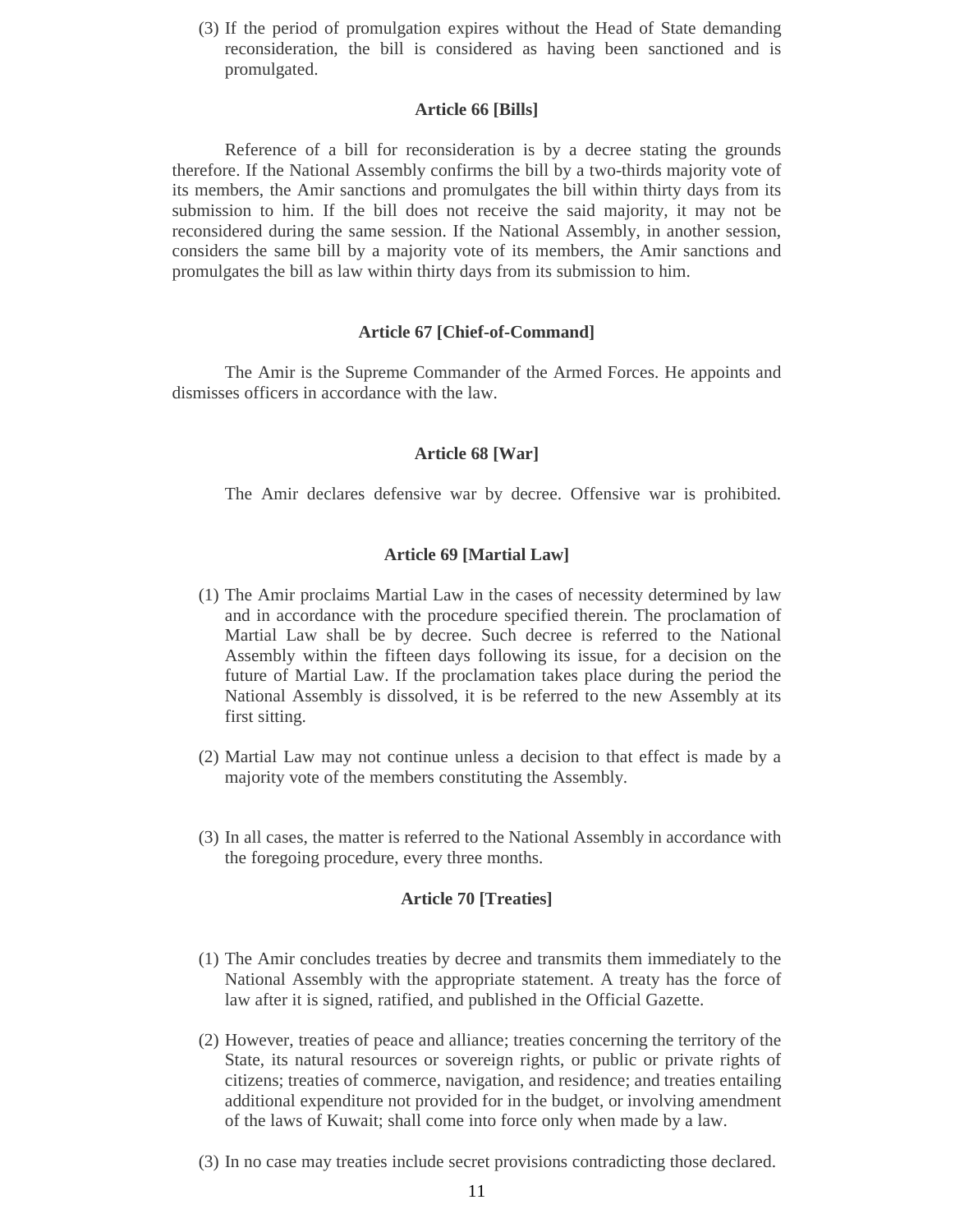#### **Article 71 [Emergency Decrees]**

- (1) Should necessity arise for urgent measures to be taken while the National Assembly is not in session or is dissolved, the Amir may issue decrees in respect thereof which have the force of law, provided that they are not contrary to the Constitution or to the appropriations included in the budget law.
- (2) Such decrees are referred to the National Assembly within the fifteen days following their issue if the Assembly is in session. If it is dissolved or its legislative term has expired, such decrees are referred to the next Assembly at its first sitting. If they are not thus referred, they retrospectively cease to have the force of law, without the necessity of any decision to that effect. If they are referred and the Assembly does not confirm them, they retrospectively cease to have the force of law, unless the Assembly approves their validity for the preceding period or settles in some other way the effects arising there from.

### **Article 72 [Execution of Laws]**

The Amir issues, by decree, the regulations necessary for the execution of laws without amending or suspending such laws or making any exemption from their execution. A law may prescribe a less formal instrument than a decree for the issue of the regulations necessary for its execution.

#### **Article 73 [Regulations]**

The Amir issues, by decree, regulations for public order and health, and regulations necessary for the organization of public services and administration, not conflicting with any law.

#### **Article 74 [Diplomacy]**

- (1) The Amir appoints and dismisses civil and military officials and diplomatic representatives to foreign countries in accordance with the law.
- (2) He also accepts credentials of the representatives of foreign countries.

#### **Article 75 [Pardon, Amnesty]**

- (1) The Amir may, by decree, grant a pardon or commute a sentence.
- (2) However, general amnesty shall not be granted except by a law and then only in respect of offences committed prior to the proposal of the amnesty.

#### **Article 76 [Orders of Honor]**

The Amir confers Orders of Honor in accordance with the law.

# **Article 77 [Minting Coins]**

Coins are minted in the name of the Amir in accordance with the law.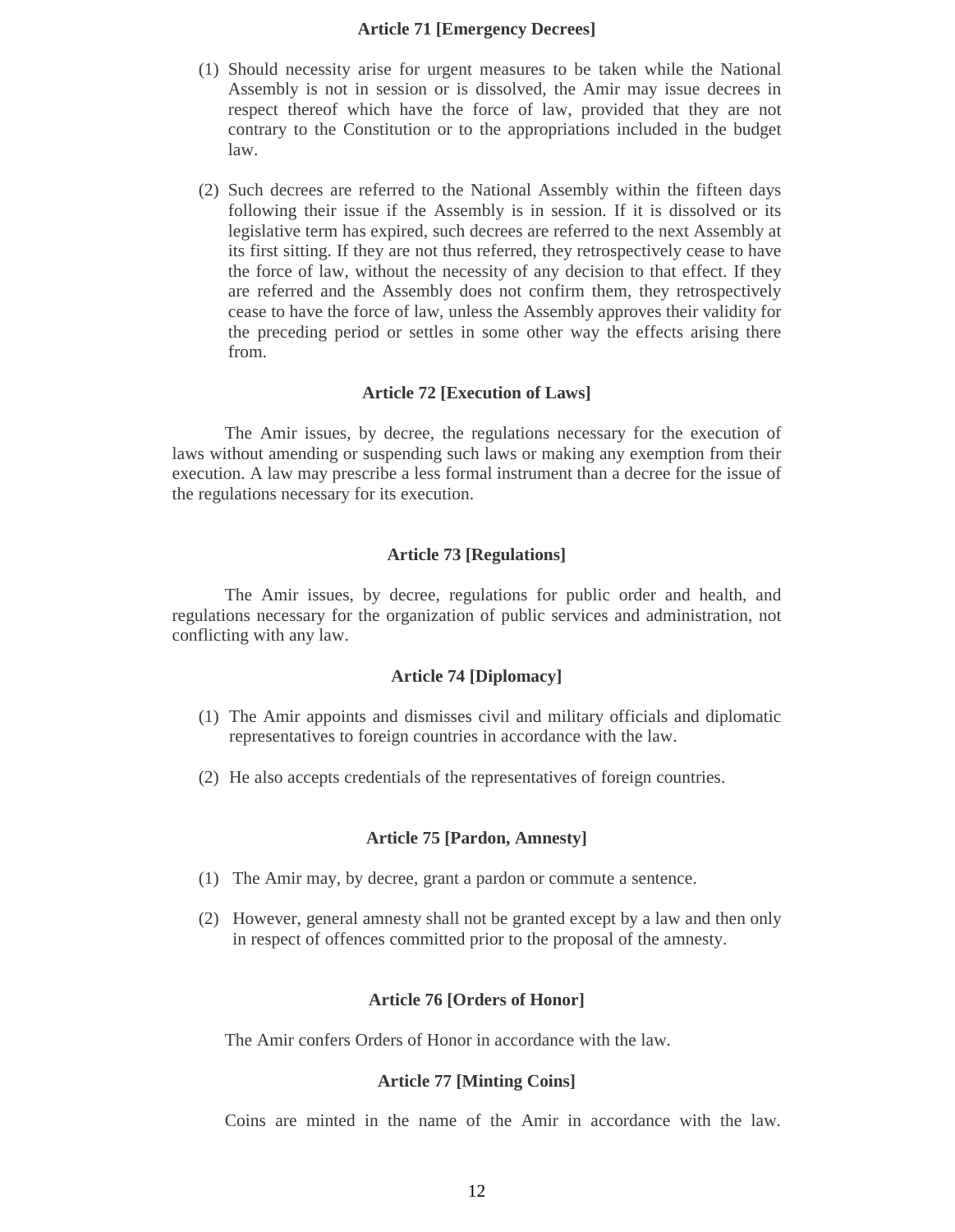#### **Article 78 [Remuneration of the Amir]**

Upon the accession of the Head of State, his annual emoluments are fixed by a law for the duration of his reign

# **Chapter III: The National Assembly**

#### **Article 79 [Exclusive Legislation]**

No law may be promulgated unless it has been passed by the National Assembly and sanctioned by the Amir.

#### **Article 80 [Election, Ministerial Members]**

- (1) The National Assembly is composed of fifty members elected directly by universal suffrage and secret ballot in accordance with the provisions prescribed by the electoral law.
- (2) Ministers who are not elected members of the National Assembly are considered exofficio members thereof.

#### **Article 81 [Constituencies]**

Electoral constituencies are determined by law.

# **Article 82 [Qualifications]**

A member of the National Assembly shall:

- (1) be a Kuwaiti by origin in accordance with law;
- (2) be qualified as an elector in accordance with the electoral law;
- (3) be not less than thirty calendar years of age on the day of election;
- (4) be able to read and write Arabic well.

#### **Article 83 [Term, Re-election]**

- (1) The term of the National Assembly is four calendar years commencing with the day of its first sitting. Elections for the new Assembly take place within the sixty days preceding the expiry of the said term, due regard being given to the provisions of Article 107.
- (2) Members whose term of office expires may be re-elected.
- (3) The term of the Assembly may not be extended except for necessity in time of war and by a law.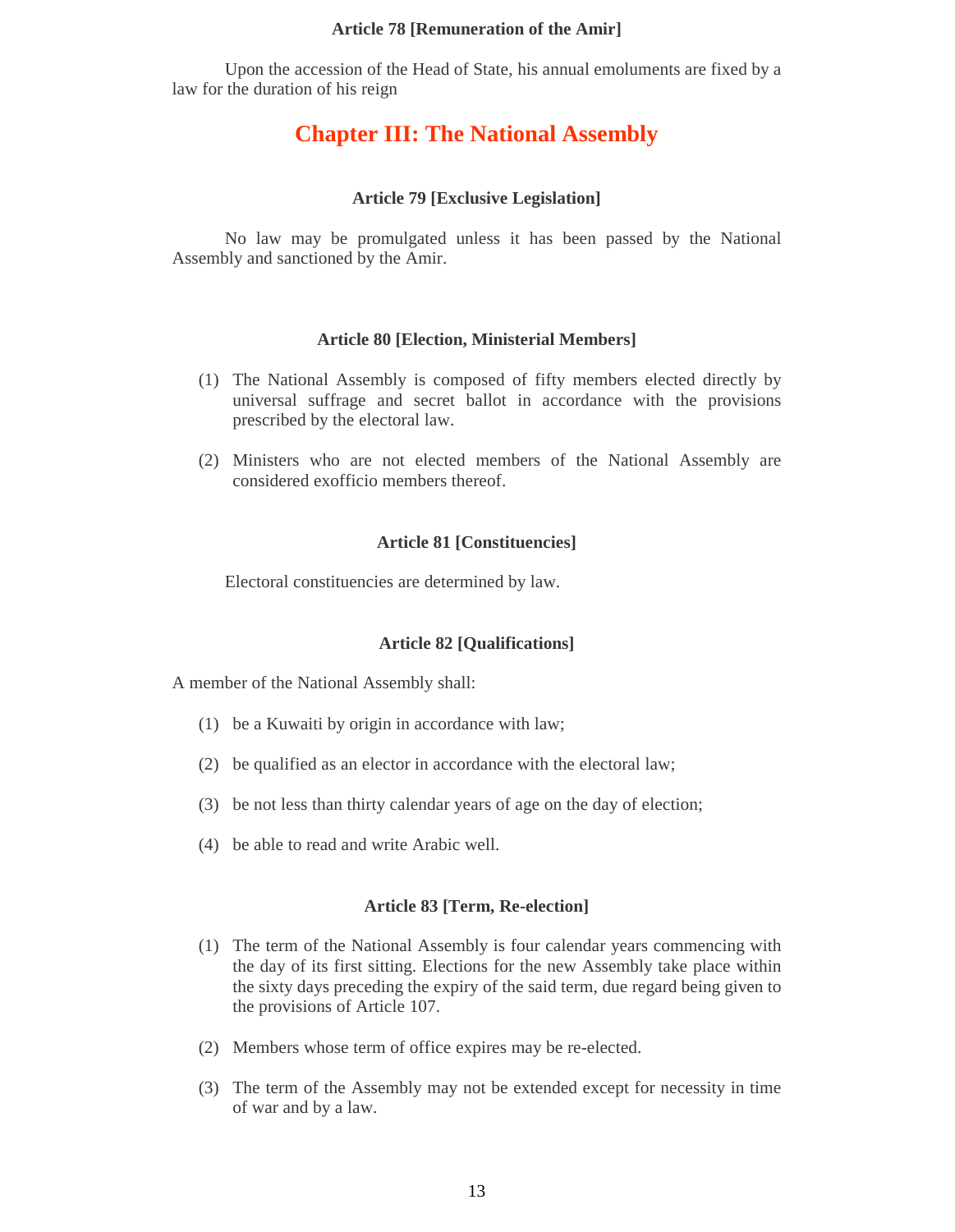# **Article 84 [Vacancy]**

- (1) If, for any reason, a seat in the National Assembly becomes vacant before the end of the term, the vacancy is filled by election within two months from the date on which the Assembly declares the vacancy. The mandate of the new member lasts until the end of that of his predecessor.
- (2) If the vacancy occurs within six months prior to the expiry of the legislative term of the Assembly, no successor is elected.

#### **Article 85 [Annual Ordinary Session]**

The National Assembly has an annual session of not less than eight months. The said session may not be prorogued before the budget is approved.

#### **Article 86 [Start of Ordinary Session]**

The Assembly starts its ordinary session during the month of October of every year upon a convocation by the Amir. If the decree of convocation is not issued before the first of the said month, the time for the meeting is deemed to be 9 a.m. on the third Saturday of that month. If such day happens to be an official holiday, the Assembly meets on the morning of the first day thereafter.

#### **Article 87 [First Session]**

- (1) Notwithstanding the provisions of the preceding two Articles, the Amir summons the National Assembly to hold its first meeting within two weeks of the end of the general election. If the decree of convocation is not issued within the said period, the Assembly is deemed to have been convoked for the morning of the day following these two weeks, due regard being given to the relevant provision of the preceding Article.
- (2) If the date of the meeting of the Assembly falls after the annual date mentioned in Article 86, the term of the session specified in Article 85 is reduced by the difference between the said two dates.

#### **Article 88 [Extraordinary Sessions]**

- (1) The National Assembly is called by decree to an extraordinary session if the Amir deems it necessary, or upon the demand of the majority of the members of the Assembly.
- (2) In an extraordinary session, the Assembly may not consider matters other than those for which it has been convened except with the consent of the Cabinet.

#### **Article 89 [Prorogation of Sessions]**

The Amir announces the prorogation of ordinary and extraordinary sessions.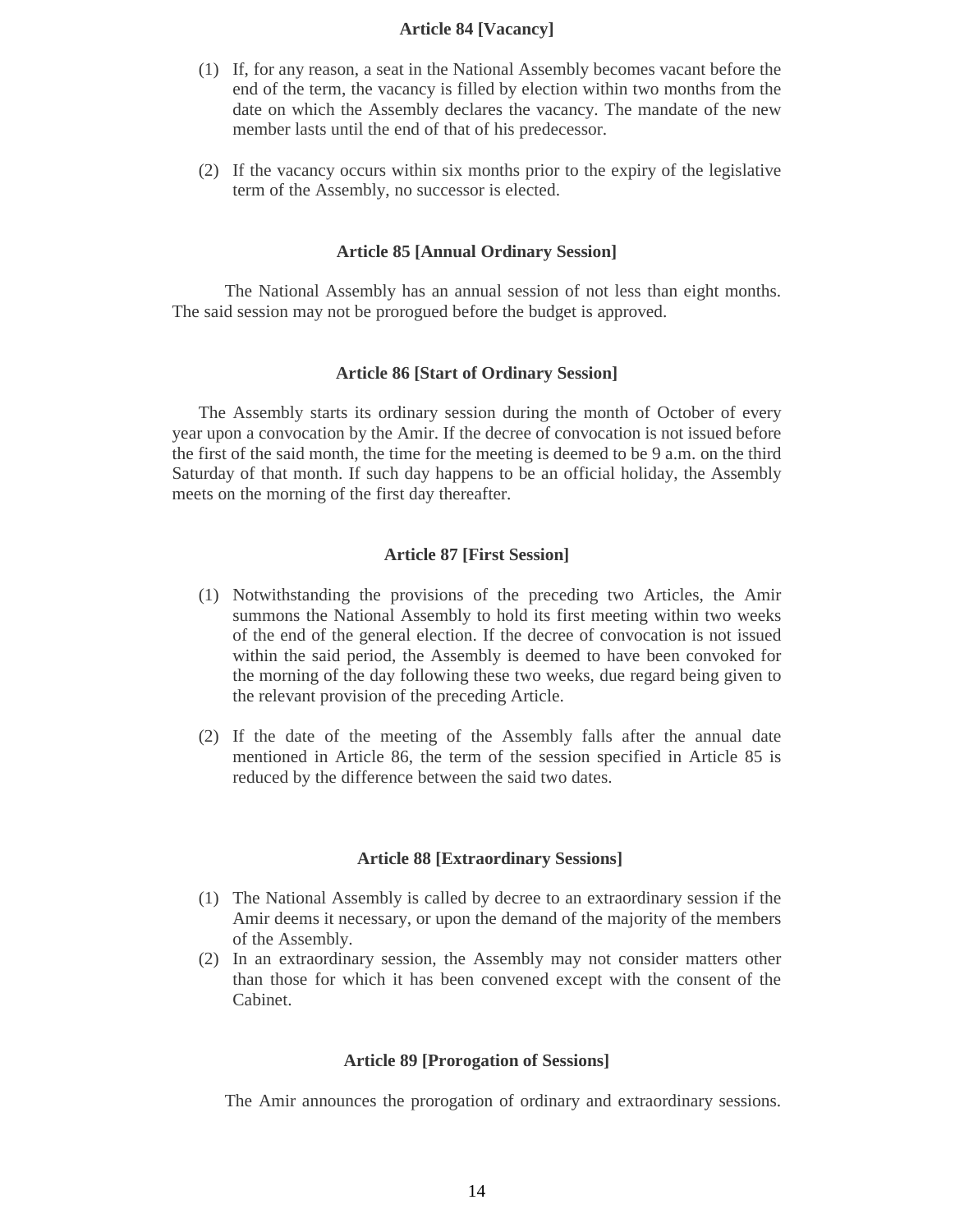#### **Article 90 [Place of Meeting]**

Every meeting held by the Assembly at a time or place other than that assigned for its meeting is invalid, and resolutions passed thereat are void by virtue of law.

#### **Article 91 [Oath of Members]**

Before assuming his duties in the Assembly or in its committees, a member of the National Assembly must take the following oath before the Assembly in a public sitting:

"I swear by Almighty God to be faithful to the Country and to the Amir, to respect the Constitution and the laws of the State, to defend the liberties, interests, and properties of the people, and to discharge my duties honestly and truthfully."

## **Article 92 [President of Assembly]**

- (1) The National Assembly elects at its first sitting and for the duration of its term a President and a Deputy President from amongst its members. If either office becomes vacant, the Assembly elects a successor for the remainder of its term.
- (2) In all cases, election is by an absolute majority vote of the members present. If this majority vote is not attained in the first ballot, another election is held between the two candidates receiving the highest number of votes. If more than one candidate receives an equal number of votes in the second place, all such candidates shall participate in the second ballot. In this case, the candidate who receives the greatest number of votes is elected. If there is a tie in this last ballot, the choice is by lot.
- (3) The oldest member presides over the first sitting until the President is elected.

#### **Article 93 [Committees]**

The Assembly forms, within the first week of its annual session, the committees necessary for its functions. These committees may discharge their duties during the recess of the Assembly with a view to submitting their recommendations to it when it meets.

#### **Article 94 [Publicity]**

Sittings of the National Assembly are public, though they may be held in secret upon the request of the Government, the President of the Assembly, or of ten of its members. The debate on such request is held in secret.

#### **Article 95 [Validation of Election]**

The National Assembly decides upon the validity of the election of its members. No election may be declared invalid except by a majority vote of the members constituting the Assembly. This jurisdiction may, by law, be entrusted to a judicial body.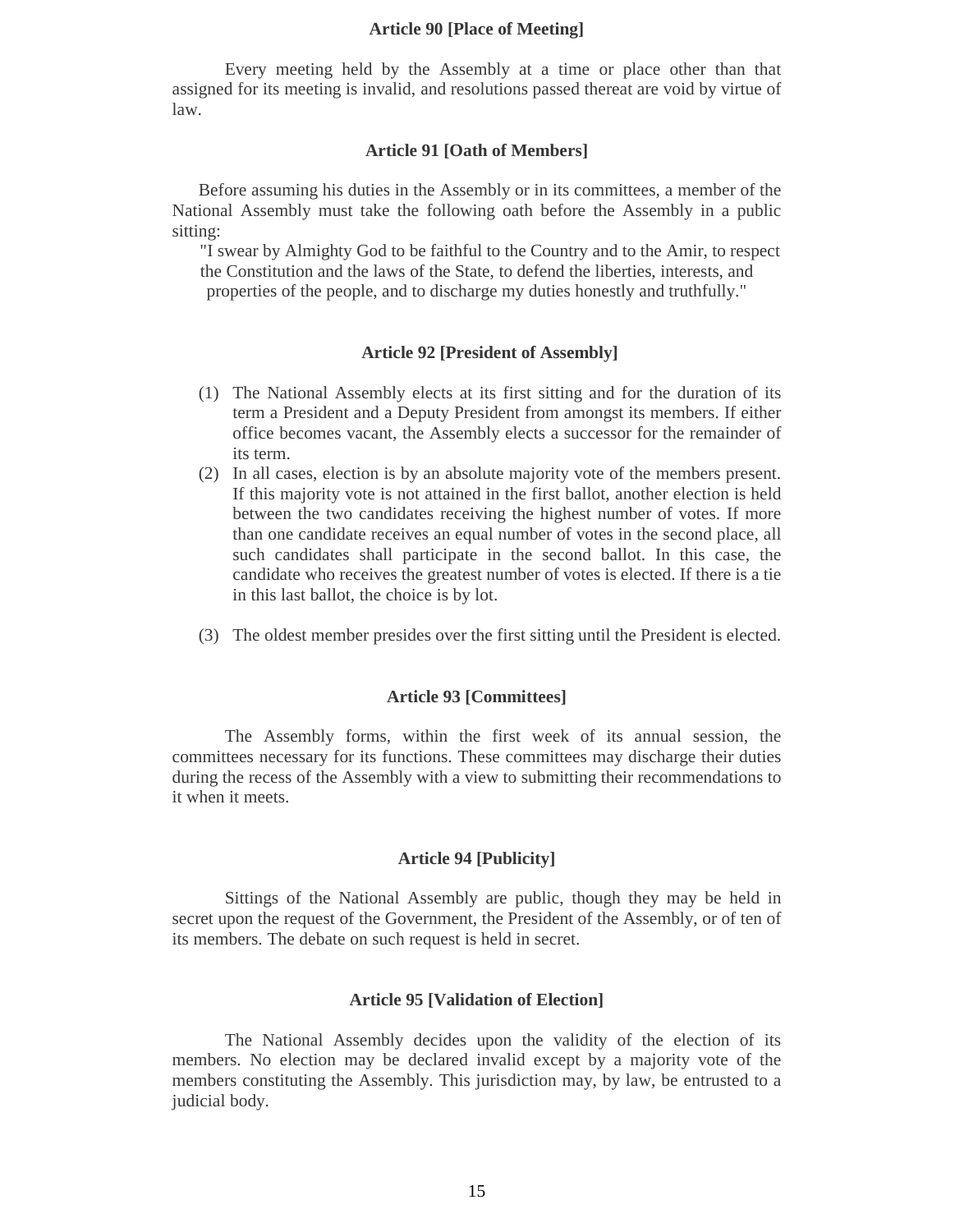#### **Article 96 [Resignation of Members]**

The National Assembly is the competent authority to accept resignation of its members.

# **Article 97 [Quorum, Majority]**

For a meeting of the National Assembly to be valid, more than half of its members must be present. Resolutions are passed by an absolute majority vote of the members present, except in cases where a special majority is required. When votes are equally divided, the motion is rejected.

#### **Article 98 [Government Program]**

Immediately upon its formation, every Cabinet presents its program to the National Assembly. The Assembly may make comments with regard to such a program.

#### **Article 99 [Questioning Government]**

Every member of the National Assembly may put to the Prime Minister and to Ministers questions with a view to clarifying matters falling within their competence.

The questioner alone has the right to comment once upon the answer.

#### **Article 100 [Interpellations]**

- (1) Every member of the National Assembly may address to the Prime Minister and to Ministers interpellations with regard to matters falling within their competence.
- (2) The debate on such an interpellation shall not take place until at least eight days have elapsed after its presentation, except in case of urgency and with the consent of the Minister concerned.
- (3) Subject to the provisions of Articles 101 and 102, an interpellation may lead to the question of no confidence being put to the Assembly.

#### **Article 101 [Vote of No-Confidence]**

(1) Every Minister is responsible to the National Assembly for the affairs of his ministry.

If the Assembly passes a vote of no confidence against a Minister, he is considered to have resigned his office as from the date of the vote of no confidence and shall immediately submit his formal resignation. The question of confidence in a Minister may not be raised except upon his request or upon a demand signed by ten members, following a debate on an interpellation addressed to him. The Assembly may not make its decision upon such a request before the lapse of seven days from the presentation thereof.

(2) Withdrawal of confidence from a Minister is by a majority vote of the members constituting the Assembly excluding Ministers. Ministers do not participate in the vote of confidence.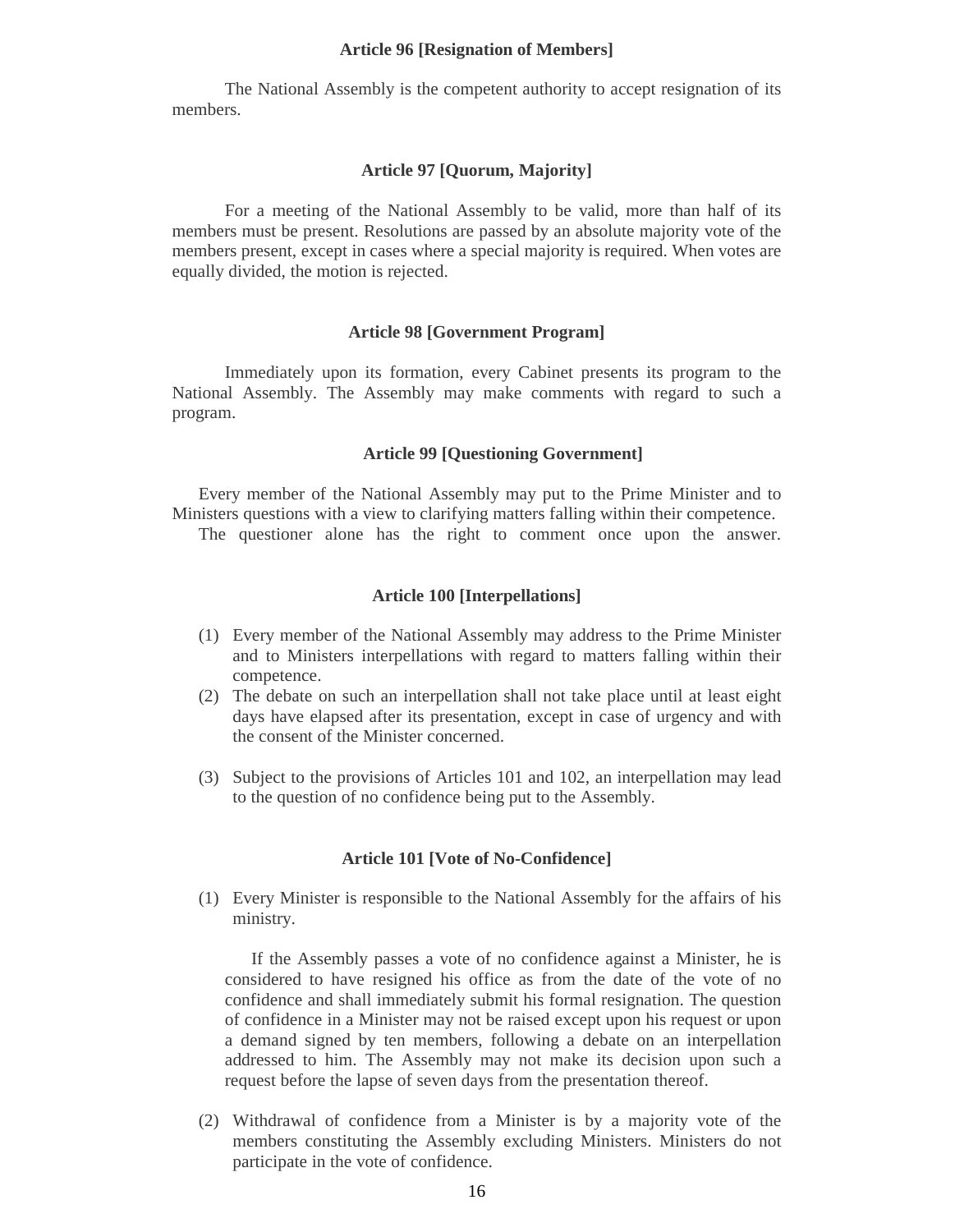# **Article 102 [No-Confidence in Prime Minister]**

- (1) The Prime Minister does not hold any portfolio; nor shall the question of confidence in him be raised before the National Assembly.
- (2) Nevertheless, if the National Assembly decides, in the manner specified in the preceding Article, that it cannot co-operate with the Prime Minister, the matter is submitted to the Head of State. In such a case, the Amir may either relieve the Prime Minister of office and appoint a new Cabinet or dissolve the National Assembly.
- (3) In the event of dissolution, if the new Assembly decides by the abovementioned majority vote that it cannot co-operate with the said Prime Minister, he shall be considered to have resigned as from the date of the decision of the Assembly in this respect, and a new Cabinet shall be formed.

#### **Article 103 [Continuation of Government]**

If, for any reason, the Prime Minister or a Minister vacates his office, he shall continue to discharge the urgent business thereof until his successor is appointed.

#### **Article 104 [Amiri Speech]**

- (1) The Amir opens the annual session of the National Assembly whereupon he delivers an Amiri Speech reviewing the situation of the country and the important public matters which happened during the preceding year, and outlining the projects and reforms the Government plans to undertake during the coming year.
- (2) The Amir may depute the Prime Minister to open the Assembly or to deliver the Amiri Speech.

#### **Article 105 [Response to Amiri Speech]**

The National Assembly chooses, from amongst its members, a committee to draft the reply to the Amiri Speech which will embody the comments and wishes of the Assembly. After the said reply has been approved by the Assembly, it is submitted to the Amir.

# **Article 106 [Adjournment]**

The Amir may, by a decree, adjourn the meeting of the National Assembly for a period not exceeding one month. Adjournment may be repeated during the same session with the consent of the Assembly and then only once. A period of adjournment is not counted in computing the duration of the session.

# **Article 107 [Dissolution]**

- (1) The Amir may dissolve the National Assembly by a decree in which the reasons for dissolution is indicated. However, dissolution of the Assembly may not be repeated for the same reasons.
- (2) In the event of dissolution, elections for the new Assembly are held within a period not exceeding two months from the date of dissolution.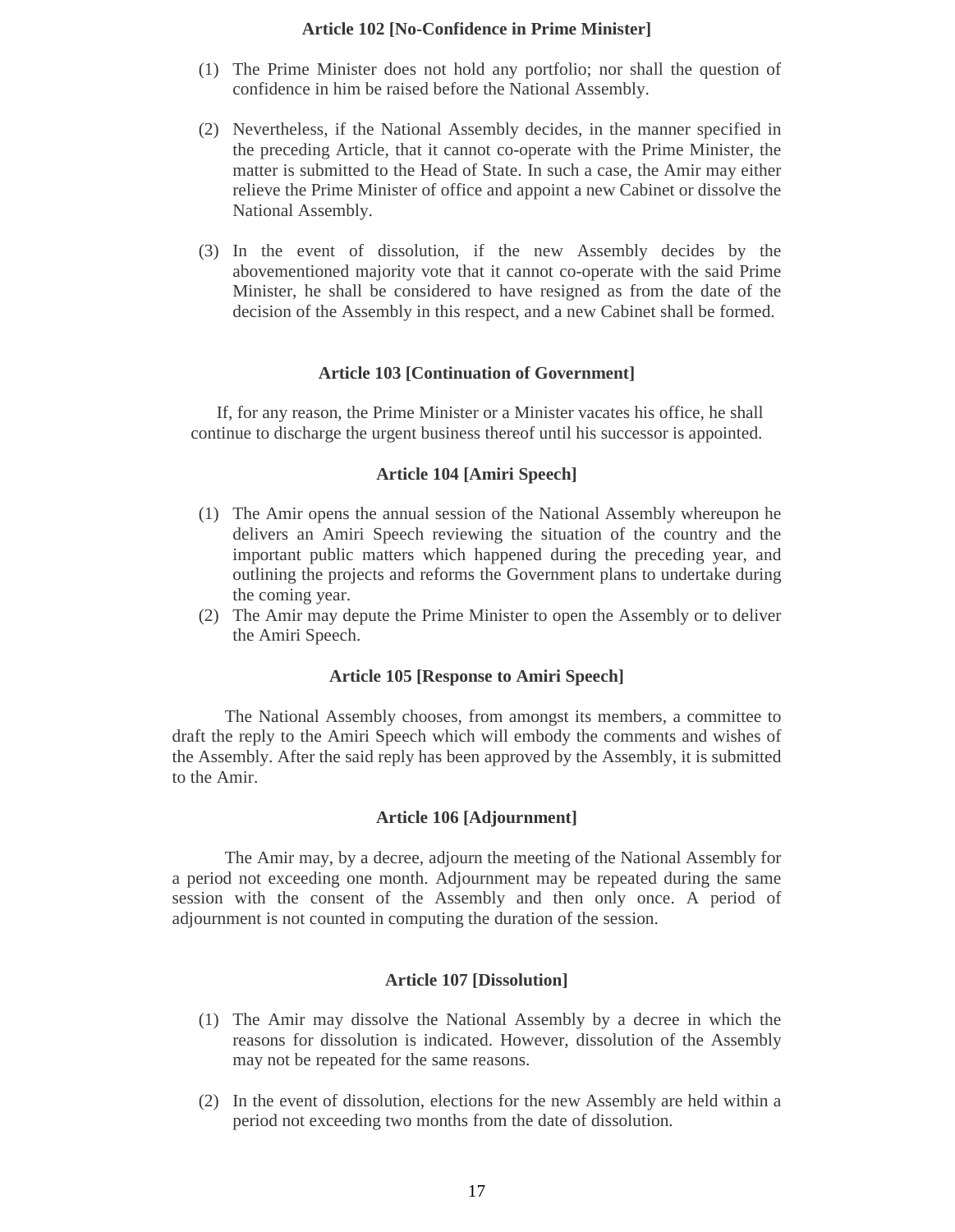- (3) If the elections are not held within the said period, the dissolved Assembly is restored to its full constitutional authority and meets immediately as if the dissolution had not taken place. The Assembly then continues to function until the new Assembly is elected.
- (4) A member of the Assembly represents the whole nation. He safeguards the public interest and is not subject to any authority in the discharge of his duties in the Assembly or in its committees.

#### **Article 108 {...}**

#### **Article 109 [Member Bills]**

- (1) A member of the Assembly has the right to initiate bills.
- (2) No bill initiated by a member and rejected by the National Assembly may be reintroduced during the same session.

### **Article 110 [Indemnity]**

A member of the National Assembly is free to express any views or opinions in the Assembly or in its committees. Under no circumstances can he be held liable in respect thereof.

#### **Article 111 [Immunity]**

Except in cases of flagrante delicto, no measures of inquiry, search, arrest, detention, or any other penal measure may be taken against a member while the Assembly is in session, except with the authorization of the Assembly. The Assembly must be notified of any penal measure that may be taken during its session in accordance with the foregoing provision. The Assembly, at its first meeting, is always notified of any such measure taken against any of its members while it was not sitting. In all cases, if the Assembly does not give a decision regarding a request for authorization within one month from the date of its receipt, permission is deemed to have been given.

#### **Article 112 [Assembly Discussions]**

Upon a request signed by five members, any subject of general interest may be put to the National Assembly for discussion with a view to securing clarification of the Government's policy and to exchanging views thereof. All other members also have the right to participate in the discussion.

#### **Article 113 [Assembly Requests]**

The National Assembly may express to the Government wishes regarding public matters. If the Government cannot comply with these wishes, it shall state to the Assembly the reasons therefore. The Assembly may comment once on the Government's statement.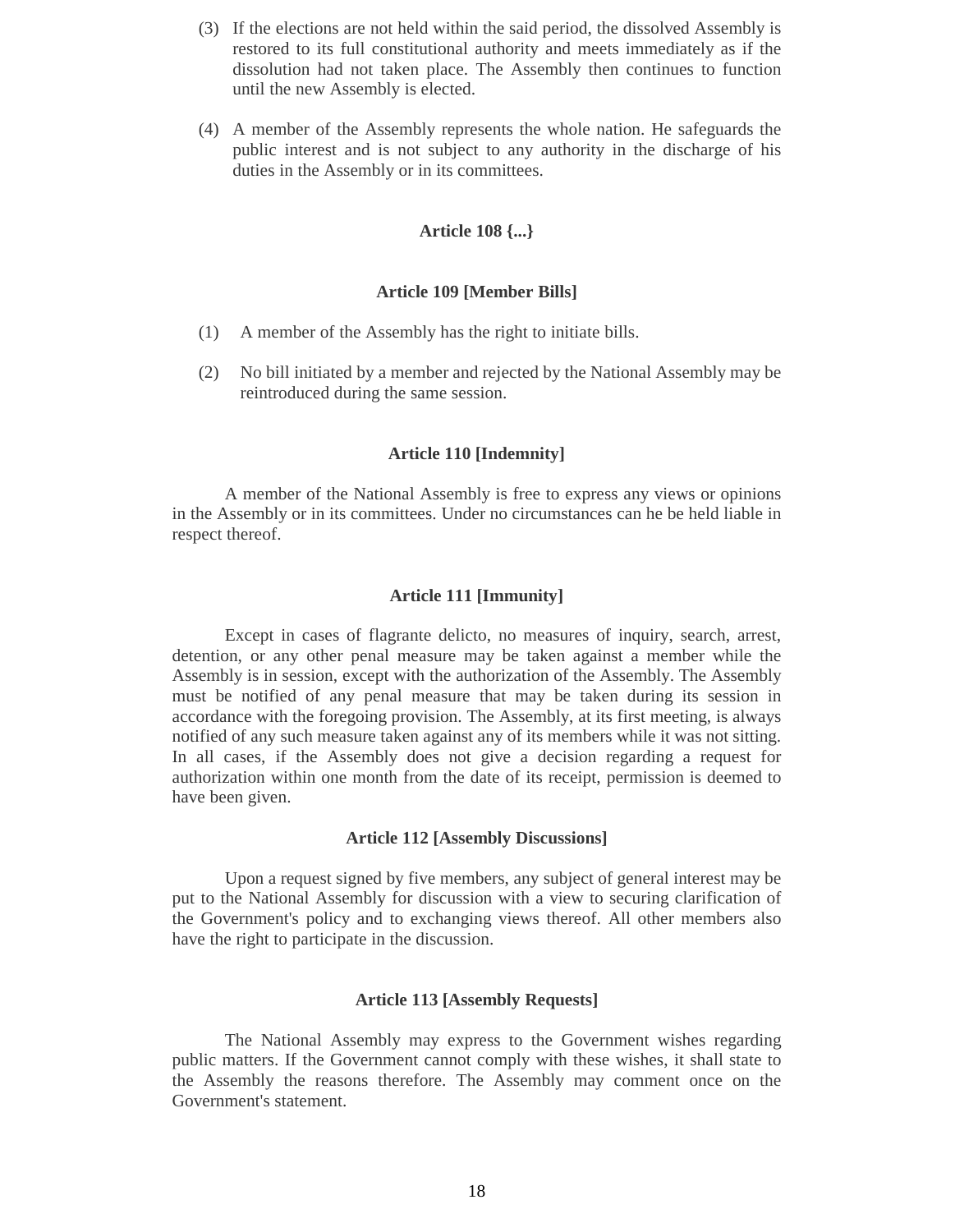#### **Article 114 [Committees of Inquiry]**

The National Assembly at all times has the right to set up committees of inquiry or to delegate one or more of its members to investigate any matter within its competence. Ministers and all Government officials must produce testimonials, documents, and statements requested from them.

### **Article 115 [Petition Committee]**

- (1) The Assembly sets up, among its annual standing committees, a special committee to deal with petitions and complaints submitted to the Assembly by citizens. The committee seeks explanation thereon from the competent authorities and informs the person concerned of the result.
- (2) A member of the National Assembly may not interfere with the work of either the Judicial or the Executive Power.

#### **Article 116 [Governmental Right to Speak]**

The Prime Minister and Ministers are given the floor whenever they ask for it. They may call for assistance upon any senior officials or depute them to speak on their behalf. The Assembly may ask for a Minister to be present whenever a matter relating to his ministry is under discussion. The Cabinet must be represented in the sittings of the Assembly by the Prime Minister or by some Ministers.

#### **Article 117 [Standing Orders, Duty to Presence]**

The National Assembly determines its standing orders, which include the procedure of the Assembly and its committees and the rules pertaining to discussion, voting, questions, interpellation, and all other functions prescribed in the Constitution. The standing orders prescribe the sanctions to be imposed on any member who violates order or absents himself from the meetings of the Assembly or the committees without a legitimate excuse.

#### **Article 118 [Order in the Assembly, No Presence of Forces]**

- (1) Maintaining order in the National Assembly is the responsibility of its President. The Assembly has a special guard under the authority of the President of the Assembly.
- (2) No armed forces may enter the Assembly or be stationed close to its gates unless so requested by the President.

#### **Article 119 [Remuneration]**

The remuneration of the President of the National Assembly, the Deputy President, and the Members are fixed by law. In the event of a modification of the said remuneration, such modification may not take effect until the next legislative term.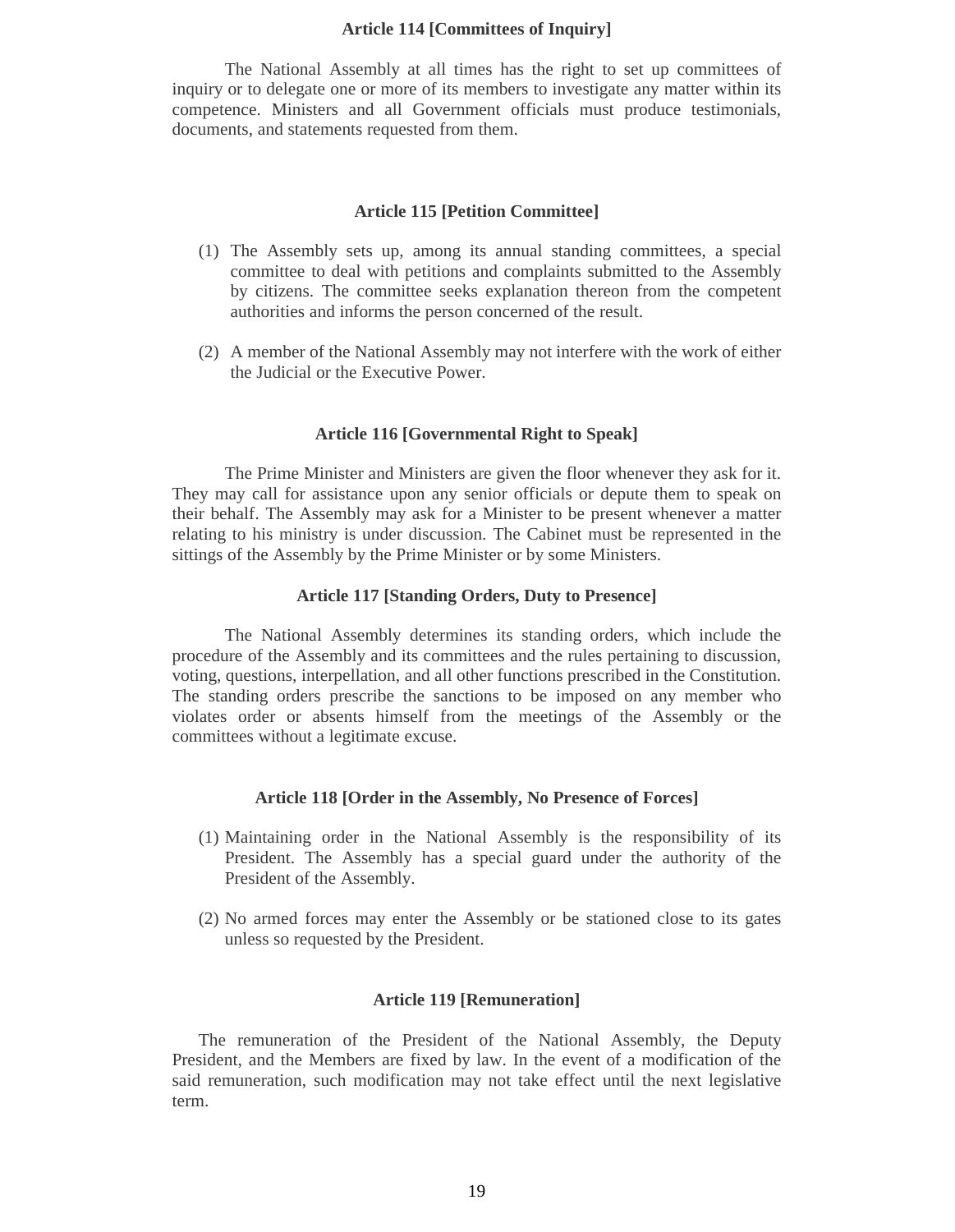# **Article 120 [Incompatibilities]**

- (1) Membership of the National Assembly is incompatible with public office except in the cases where compatibility is permitted in accordance with the Constitution. In such cases, the right to the remuneration for membership and the right to the salary of the public office may not be cumulated.
- (2) The law specifies other cases of incompatibility.

#### **Article 121 [Economic Incompatibility]**

- (1) During his mandate, a member of the National Assembly may not be appointed on the board of directors of a company, nor may he participate in concessions granted by the Government or by public bodies.
- (2) Further, during the said mandate, he may not buy or rent any property of the State, nor let, sell, or barter any of his property to the Government, except by public auction or tender, or in compliance with the system of compulsory acquisition.

#### **Article 122 [No Decorations]**

During their mandate, members of the National Assembly with the exception of those occupying a public office not incompatible with the membership of the National Assembly, may not be awarded decorations

# **Chapter IV: The Executive Power**

#### **Article 123 [Council of Ministers]**

The Council of Ministers has control over the departments of the State. It formulates the general policy of the Government, pursues its execution, and supervises the conduct of work in Government departments.

#### **Article 124 [Remuneration of Government]**

- (1) A law determines the remuneration of the Prime Minister and the Ministers.
- (2) All other provisions regarding Ministers apply to the Prime Minister unless otherwise stated.

#### **Article 125 [Qualifications of Ministers]**

A Minister has to satisfy the qualifications laid down in Article 82.

# **Article 126 [Oath of Ministers]**

Before assuming office, the Prime Minister and Ministers, before the Amir, take the Oath specified in Article 91.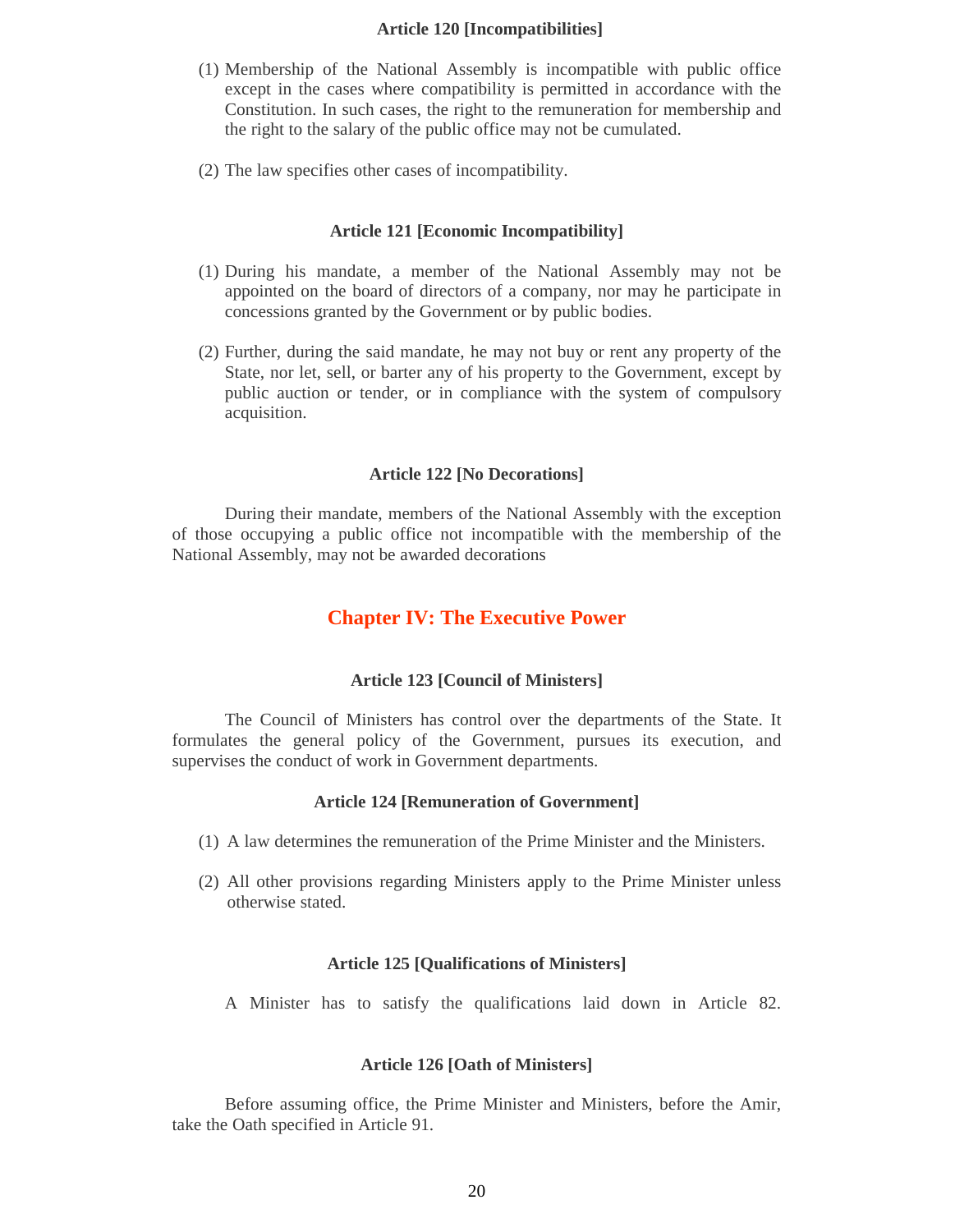#### **Article 127 [Supervision by Prime Minister]**

The Prime Minister presides over the meetings of the Council of Ministers and supervises the co-ordination of work among the various ministries.

#### **Article 128 [Secrecy, Quorum, Majority, Co-operation, Submission]**

- (1) Deliberations of the Council of Ministers are secret. Resolutions are passed only when the majority of its members are present and with the approval of the majority of those present. In case of an equal division of votes, that side prevails on which the Prime Minister has voted.
- (2) Unless they resign, the minority has to abide by the opinion of the majority.
- (3) Resolutions of the Council of Ministers are submitted to the Amir for approval in cases where the issue of a decree is required.

#### **Article 129 [Government Follows Prime Minister]**

The resignation of the Prime Minister or his removal from office involve the resignation or removal of all other Ministers.

### **Article 130 [Ministries, Directives]**

Every Minister supervises the affairs of his ministry and executes therein the general policy of the Government. He also formulates directives for the ministry and supervises their execution.

#### **Article 131 [Immunities of Ministers]**

- (1) While in office, a Minister may not hold any other public office or practice, even indirectly, any profession, or undertake any industrial, commercial, or financial business. Furthermore, he may not participate in any concession granted by the Government or by public bodies or cumulate the ministerial post with membership of the board of directors of any company.
- (2) In addition, during the said period, a Minister may not buy or otherwise acquire any property of the State even by public auction, nor may he let, sell, or switch any of his property to the Government.

#### **Article 132 [Ministerial Offences and Indictment]**

A special law defines the offences which may be committed by Ministers in the performance of their duties, and specifies the procedure for their indictment and trial and the competent authority for the said trial, without affecting the application of other laws to their ordinary acts or offences and to the civil liability arising there from.

#### **Article 133 [Self-Government]**

The law regulates general and municipal self-governing bodies in such a way as to ensure their independence under the direction and supervision of the Government.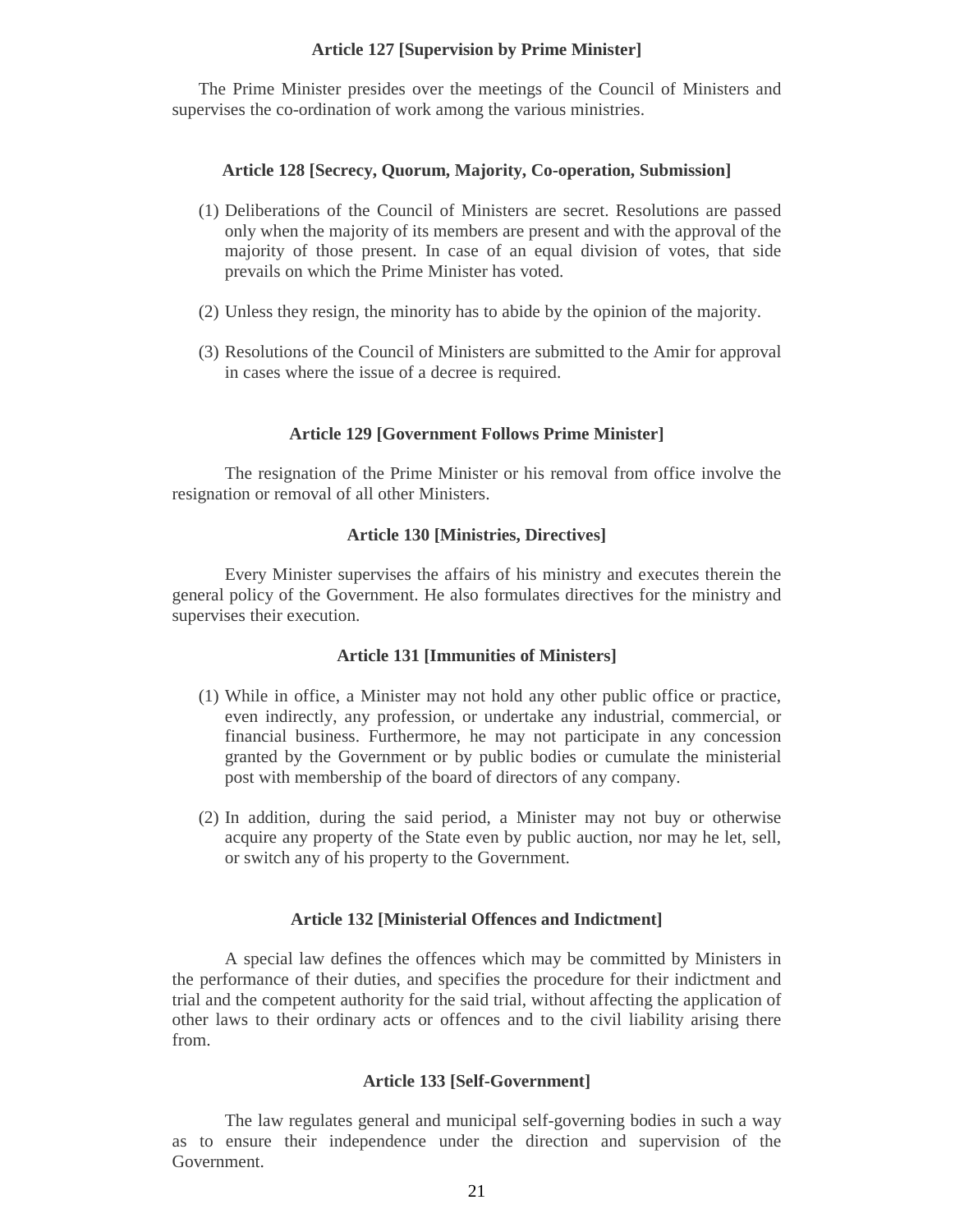# **Section II: Financial Affairs**

#### **Article 134 [Establishing Taxes]**

No general tax may be established, amended, or abolished except by a law. No one may be exempted, wholly or partially, from the duty to pay such taxes except in the cases specified by law. No one may be required to pay any other tax, fee, or imposition except within the limits of law.

#### **Article 135 [Funds]**

The law prescribes rules for the collection of public funds and the procedure for their expenditure.

# **Article 136 [Public Loans]**

Public loans are concluded by a law. The Government may grant or guarantee a loan by a law, or within the limits of the funds appropriated for the said purpose in the budget.

#### **Article 137 [Loans of Self-Governing Bodies]**

General and local self-governing bodies may grant or guarantee loans according to law.

#### **Article 138 [State Properties]**

The law lays down the rules for the protection of State properties, their administration, the conditions of their disposal, and the limits within which any of these properties may be relinquished.

#### **Article 139 [Financial Year]**

The financial year is fixed by law.

#### **Article 140 [Annual Budget]**

The Government draws up the annual budget, comprising the revenue and expenditure of the State, and submits it to the National Assembly for examination and approval at least two months before the end of each current financial year.

# **Article 141 [Budget Discussion, Purpose]**

- (1) The budget shall be discussed in the National Assembly part by part.
- (2) None of the public revenues may be allocated for a specific purpose except by law.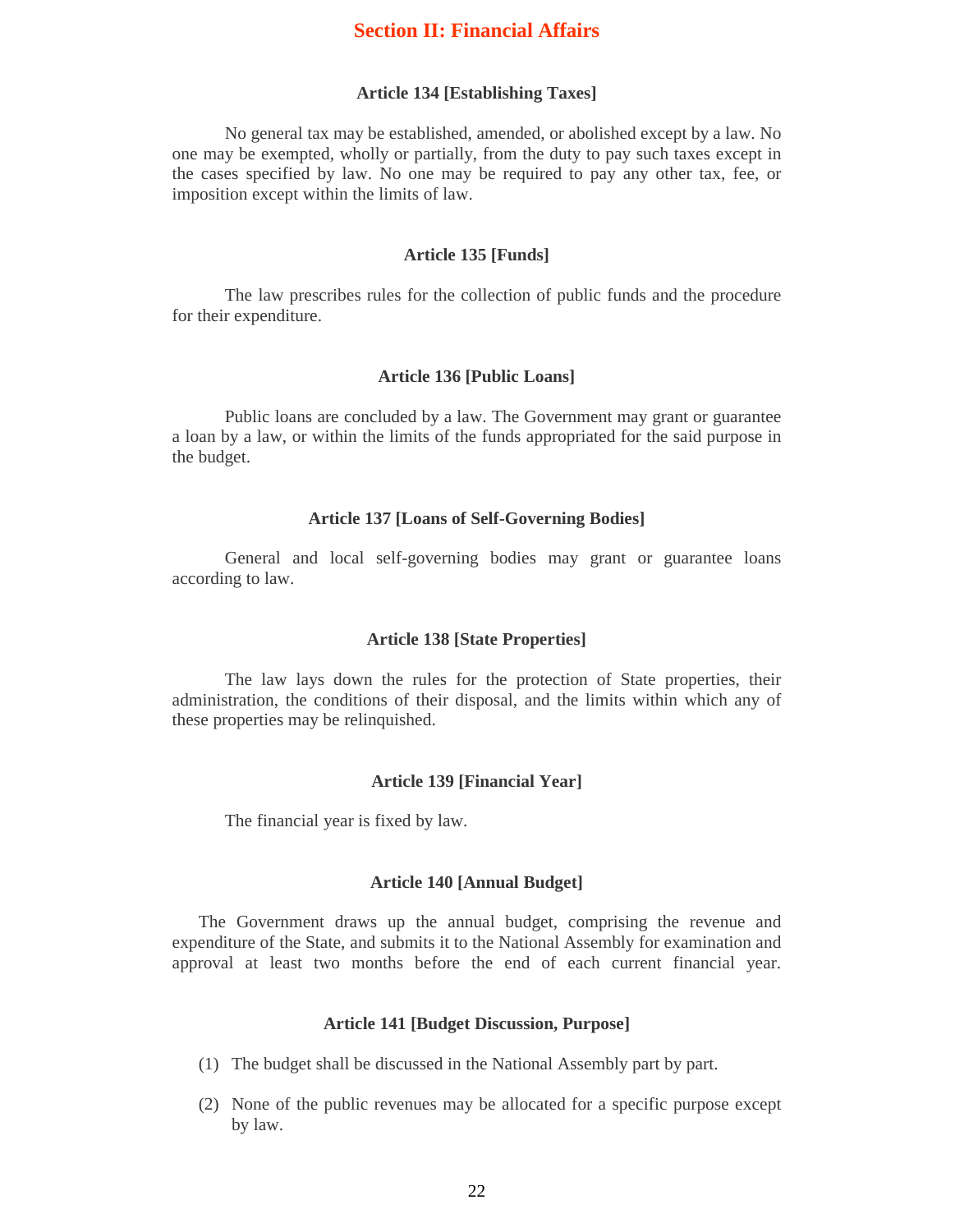#### **Article 142 [Specific Funds]**

Specific funds may be appropriated by law for more than one year if the nature of the expenditure so requires, provided that each budget shall include the funds allocated for that year, or alternatively, an extraordinary budget covering more than one financial year shall be drawn up.

#### **Article 143 [No Tax Inclusion]**

The budget law may not include any provisions establishing a new tax, increasing an existing tax, amending an existing law, or evading the issue of a special law on a matter in respect of which the Constitution provides that a law should be issued.

#### **Article 144 [Budget by Law]**

The budget shall be issued by a law.

#### **Article 145 [Continuing Budget]**

- (1) If the budget law has not been promulgated before the beginning of the financial year, the preceding budget applies until the new one is issued and revenues are collected and disbursements made in accordance with laws in force at the end of the preceding year.
- (2) However, if the National Assembly has approved one or more parts of the new budget, they are put into effect.

#### **Article 146 [Changes of Budget]**

Any expenditure not included in the budget, or in excess of the budget appropriations, as well as the transfer of any fund from one part of the budget to another, must be effected by law.

## **Article 147 [Maximum Expenditure]**

In no case may the maximum estimate of expenditure, included in the budget law or the laws amending it, be exceeded.

## **Article 148 [General Budgets]**

The general budgets, both independent and annexed, must be specified by law to which the provisions regarding the budget of the State apply.

#### **Article 149 [Final Accounts]**

The final accounts of the financial administration of the State for the preceding year are submitted, within four months following the end of the said year, to the National Assembly for consideration and approval.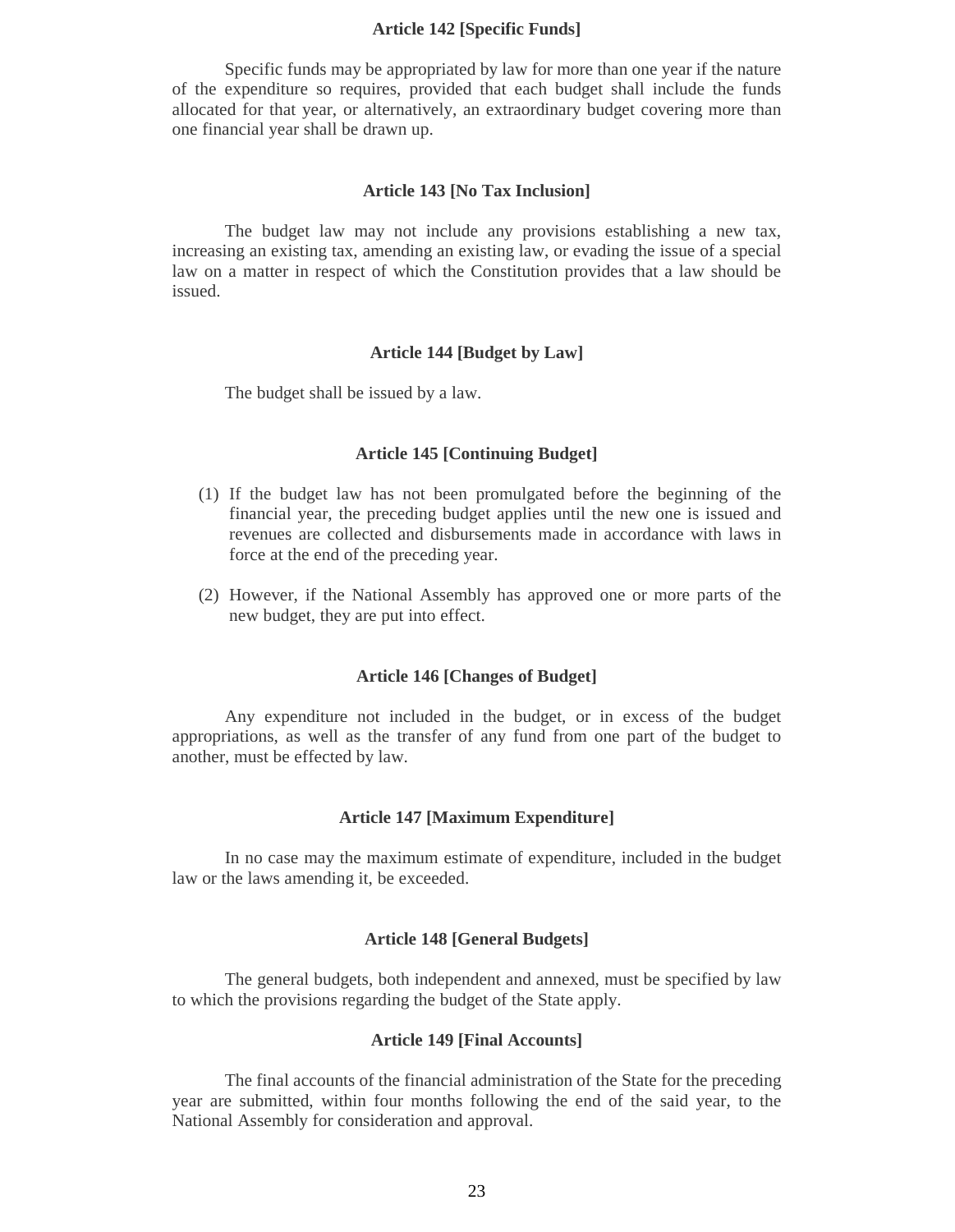#### **Article 150 [Statement of Government]**

The government submits to the National Assembly, at least once during each ordinary session, a statement upon the financial position of the State.

#### **Article 151 [Audit Commission]**

A financial control and audit commission is established by a law, which ensures its independence. The commission is attached to the National Assembly and assists the government and the National Assembly in controlling the collection of the State revenues and the disbursement of its expenditures within the limits of the budget. The commission submits to both the Government and the National Assembly an annual report on its activities and its observations.

#### **Article 152 [Natural Resources]**

No concession for exploitation of either a natural resource or a public service may be granted except by a law and for a limited period. In this respect, the preparatory measures facilitate the operations of prospecting and exploration and ensure publicity and competition.

#### **Article 153 [Monopoly]**

No monopoly may be granted except by a law and for a limited period.

#### **Article 154 [Currency, Banking, Standards]**

Currency and banking as well as standards, weights, and measures are regulated by law.

#### **Article 155 [Pensions]**

Law regulates salaries, pensions, compensation, subsidies, and gratuities, which are a charge on the State treasury.

## **Article 156 [Local Budgets]**

Provisions relating to the budgets and the final accounts of local bodies and authorities which have a public legal personality are determined by law.

# **Section III: Military Affairs**

# **Article 157 [Peace, State Integrity]**

Peace is the aim of the State, and the safeguard of the integrity of the Country, which is part of the integrity of the Greater Arab World, is a trust devolving upon every citizen.

#### **Article 158 [Military Service]**

Military service is regulated by law.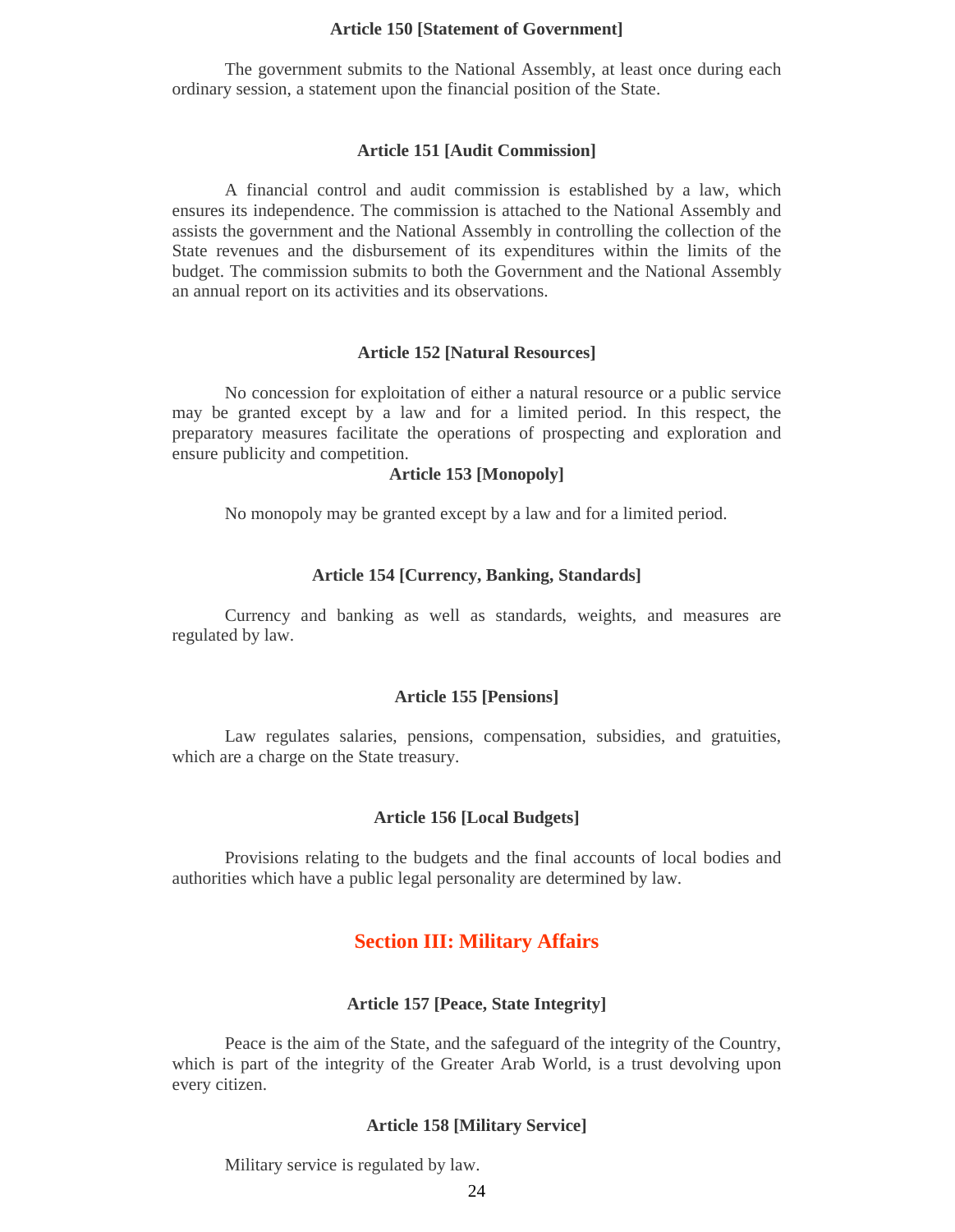#### **Article 159 [Establishment of Armed Forces]**

The State alone may establish armed forces and public security bodies and that in accordance with law.

#### **Article 160 [Mobilization]**

Mobilization, general or partial, are regulated by law.

#### **Article 161 [Supreme Defense Council]**

A Supreme Defense Council is set up to conduct affairs relating to defense, to the safeguard of the integrity of the Country, and to the supervision of the armed forces, in accordance with law.

# **Chapter V: The Judicial Power**

#### **Article 162 [Impartiality of Judges]**

The honor of the Judiciary and the integrity and impartiality of judges are the bases of rule and a guarantee of rights and liberties.

#### **Article 163 [Independence of Judiciary]**

In administering justice, judges are not subject to any authority. No interference whatsoever is allowed with the conduct of justice. Law guarantees the independence of the Judiciary and states the guarantees and provisions relating to judges and the conditions of their irrevocability.

## **Article 164 [Court System, Military Courts]**

Law regulates the Courts of various kinds and degrees and specifies their functions and jurisdiction. Except when Martial Law is in force, Military Courts have jurisdiction only over military offences committed by members of the armed and security forces within the limits specified by law.

#### **Article 165 [Publicity of Trials]**

Sittings of the Courts are to be public, except for the cases prescribed otherwise by law.

#### **Article 166 [Recourse to the Courts]**

The right of recourse to the Courts is guaranteed to all people. Law prescribes the procedure and manner necessary for the exercise of this right.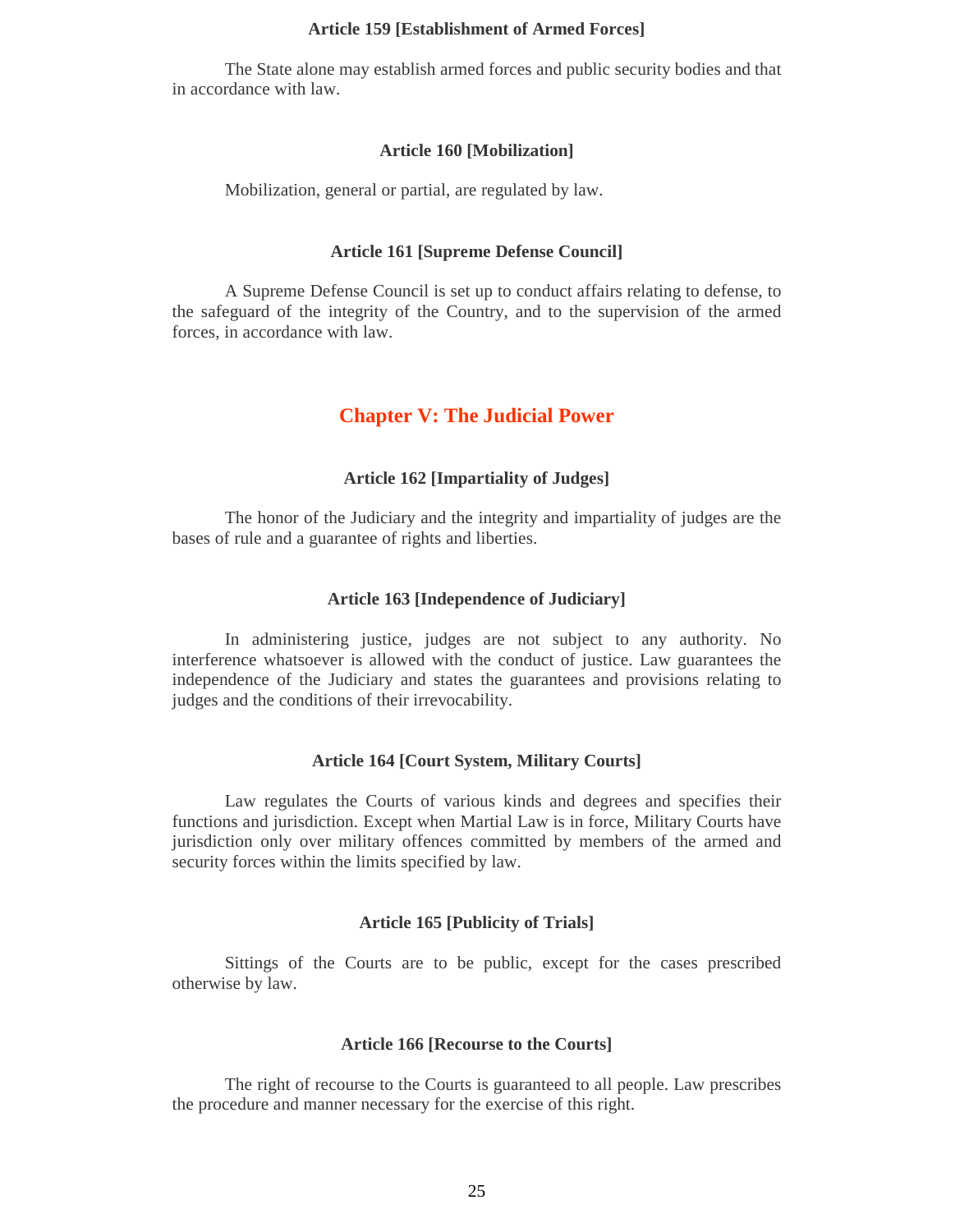# **Article 167 [Public Prosecution]**

- (1) The Public Prosecution Office conducts penal charges on behalf of society. It supervises the affairs of judicial police, the enforcement of penal laws, the pursuit of offenders, and the execution of judgments. Law regulates this body, lays down its duties, and defines the conditions and guarantees for those who assume its functions.
- (2) As an exception, law may entrust to the public security authorities the conduct of prosecutions in misdemeanors in accordance with the manner prescribed by law.

#### **Article 168 [Supreme Council of Judiciary]**

The Judiciary has a Supreme Council which is regulated, and its duties defined, by law.

#### **Article 169 [Administrative Jurisdiction]**

The law regulates the settlement of administrative suits by means of a special Chamber or Court, and prescribes its organization and the manner of assuming administrative jurisdiction including the power of both nullification and compensation in respect of administrative acts contrary to law.

### **Article 170 [Legal Departments]**

The law organizes the body which renders legal advice to ministries and public departments and drafts bills and regulations. Law also regulates the representation of the State and other public bodies before the Courts.

#### **Article 171 [Council of State]**

A Council of State may be established by a law to assume the functions of administrative jurisdiction, rendering legal advice, and drafting bills and regulations, mentioned in the preceding two Articles.

# **Article 172 [Conflicts of Jurisdiction]**

The method of resolving conflicts of jurisdiction or of judgments between the various kinds of Courts are prescribed by law.

#### **Article 173 [Constitutional Review]**

- (1) The law specifies the judicial body competent to deciding disputes relating to the constitutionality of laws and regulations and determines its jurisdiction and procedure.
- (2) The law ensures the right of both the Government and the interested parties to challenge the constitutionality of laws and regulations before the said body.
- (3) If the said body decides that a law or a regulation is unconstitutional, it is considered null and void.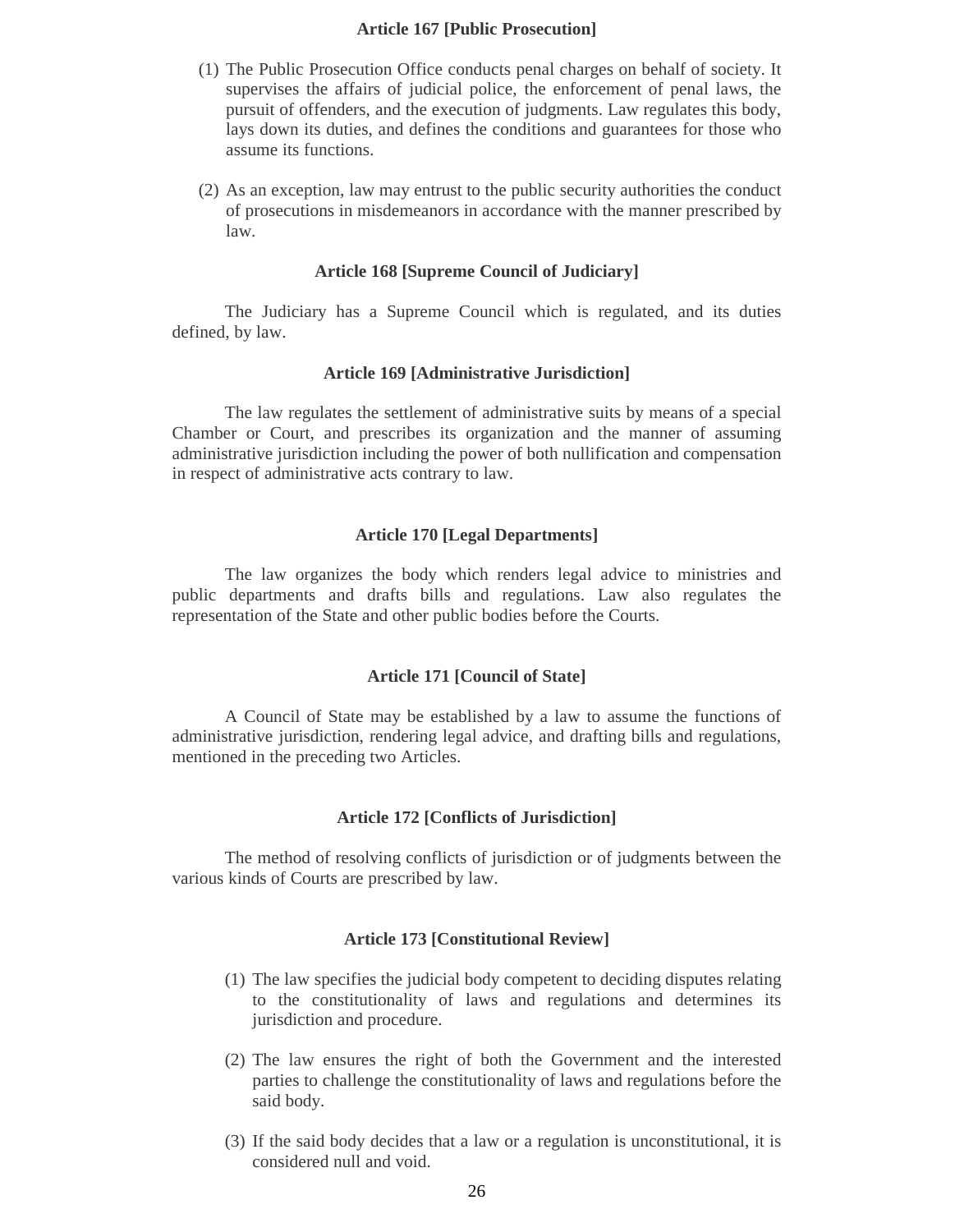# **Part V:**

# **General and Transitional Provisions**

# **Article 174 [Amendments of the Constitution]**

- 1. The Amir or one-third of the members of the National Assembly have the right.
- 2. To propose a revision of the Constitution by amending or deleting one or more of its provisions or by adding new provisions.
- 3. If the Amir and the majority of the members constituting the National Assembly approve the principle of revision and its subject matter, the Assembly debates the bill article by article. Approval by a two-thirds majority vote of the members constituting the Assembly is required for the bill to be passed. The revision comes into force only after being sanctioned and promulgated by the Amir regardless of the provisions of Articles 65 and 66.
- 4. If the principle of revision or its subject matter is rejected, it may not be presented again before the lapse of one year from the rejection.
- 5. No amendment to this Constitution may be proposed before the lapse of five years from its coming into force.

#### **Article 175 [Limits to Constitutional Amendments]**

The provisions relating to the Amiri System in Kuwait and the principles of liberty and equality, provided for in this Constitution, may not be proposed for revision except in relation to the title of the Emirate or to increase the guarantees of liberty and equality.

# **Article 176 [Powers of the Amir]**

The powers of the Amir, specified in this Constitution, may not be proposed for revision when a Deputy Amir is acting for him.

#### **Article 177 [Continuation of Treaties]**

The application of this Constitution does not affect treaties and conventions previously concluded by Kuwait with other States and international organizations.

# **Article 178 [Publication of Laws]**

Laws are published in the Official Gazette within two weeks of their promulgation and come into force one month after their publication. The latter period may be extended or reduced for any law by a special provision included in it.